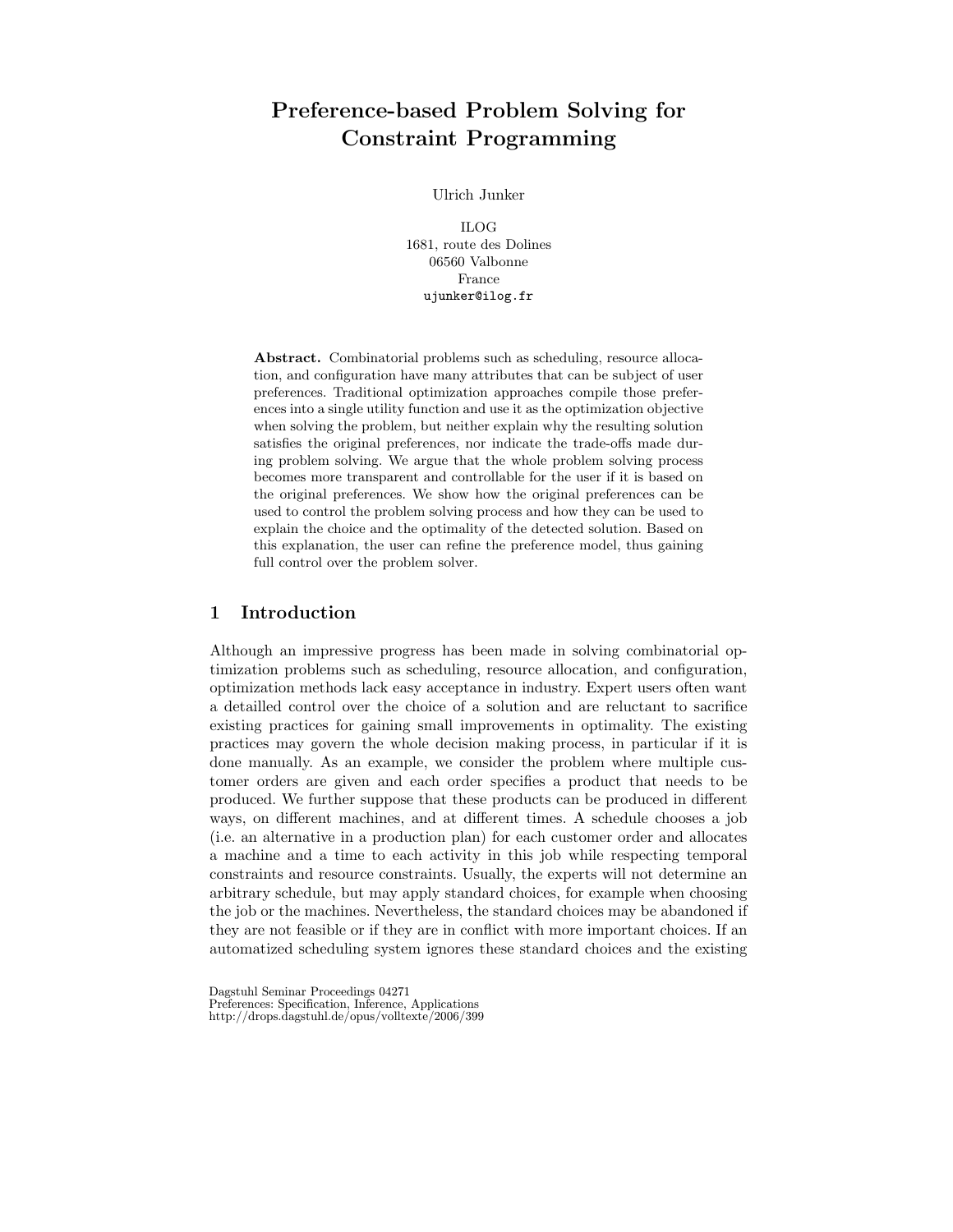practices, then experts may be reluctant to accept it even if the system produces a schedule that optimizes global objectives such as tardiness minimization.

As standard choices can be abandoned if there is a clear reason for this, they do not have the character of constraints, but represent preferences. These preferences are not formulated on global properties of the resulting schedule, but on individual choices. There may be preferences for choosing a production plan for a given product, preferences for choosing a resource, and so on. These individual preferences easily appear if the possible options for a choice are individuals with specific characteristics. Resource allocation problems may have many attributes of this kind. The situation is similar for configuration problems, which can have user preferences on all attributes that are exposed to the user. Those individual preferences are typically treated by a MAUT (Multiple attribute utility theory) approach and are aggregated into a single numerical utility function, which complements other optimization objectives such as cost minimization. The utility function usually has an additive form, namely that of a weighted sum of subutility functions, which well fits into a mixed integer programming (MIP) approach.

The quality of a MIP solution is then measured with respect to the utility function, but not with respect to the original preferences. For example, a degree of optimality of 99.8% means that as many preferences as possible have been satisfied except for 2%. Unfortunately, this explanation does not make sense to the end users who specified the original preferences. If the solution does not give the most preferred choices to the end users, they would like to know whether these most preferred choices are infeasible or whether they are in conflict with other choices that have been made. Explanations of the trade-offs may help users to accept the solution or to revise the preferences.

We therefore argue that solutions of optimization methods need to be enhanced by explanations of optimality in order to become acceptable for the users. Moreover, these explanations should be given in terms of the original preferences and in a form that is comprehensible for non-optimization specialists. Let us consider a simple configuration problem, namely that of choosing a vacation destination. Suppose that Hawaii is preferred to Florida for doing windsurfing, but that Florida has been selected in the solution. The explanation may be that the option Hawaii is infeasible since it is too far away. Or it may be that Hawaii leads to high hotel costs and thus penalizes subsequent choices. Or still another reason may be that a more important choice was that of including visits to attraction parks among the vacation activities, which is not possible in Hawaii. These explanations exhibit the trade-offs and the importance orderings that generated the solution and that justify it.

The explanations of optimality unveil other problems of the MAUT approach. Firstly, the MAUT approach assumes completeness of the preferences on the individual attributes. If the user has only specified a partial ordering, it will implicitly be completed when compiling the preferences into a utility function. For example, the user may prefer Hawaii to Florida, Hawaii to the Cote d'Azur, and the Cote d'Azur to the Mexico. We may compile this into a utility of 3 for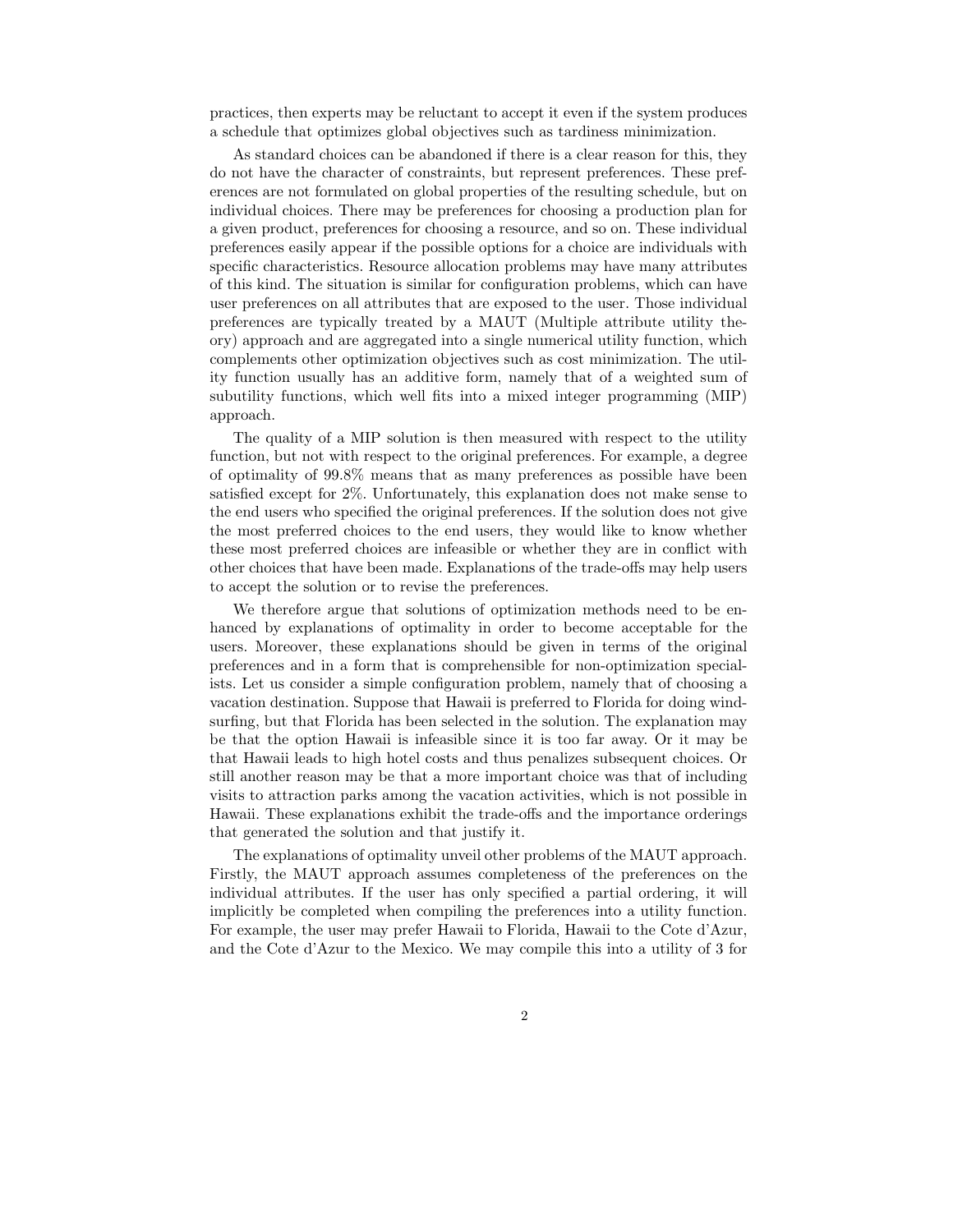

Fig. 1. An interactive optimization process driven by explanations and preferences.

Hawaii, 2 for the Cote d'Azur and for Florida and 1 for the Mexico. This implies that Florida is preferred to the Mexico, although the user has not stated this. If the options Hawaii and Cote d'Azur are not possible, then only the option Florida may be considered and this even if it may defeat the best choices for other attributes. Hence, implicitly chosen preferences are a problem if they are in conflict with true user preferences. It is therefore very important to expose these conflicts to the user.

Secondly, the MAUT approach will rank multiple solutions in the same way, although the end users may not consider all solutions as indifferent. Weight adjustments are then necessary to differentiate the solutions and to achieve that trade-offs are made in a way as expected by the users. As small changes in weights can have a tremendous impact on the result, this process is difficult to achieve manually. Furthermore, there are trade-offs that cannot be reached by weight adjustments. An additive utility function can only characterize those solution as optimal that are on the convex hull of the solution space. However, there are Pareto-optimal solutions that represent valid trade-offs, although they do not belong to the convex hull. Often they may even represent better compromises than the MAUT-solutions (such as the leximin-optimal solutions in [4]). Finally, additive utility functions suppose complete preferential independence and are not able to deal with context-dependent preferences.

Although the completeness and independence assumptions of the MAUT model are of great benefit for the optimizer, they may hinder fruitful interactions between the users and the optimizers. The users may start with rather incomplete preferences and may want to refine them dependent on the solutions they get. The preference model should be sufficiently expressive and flexible to allow users to control the problem solving behaviour and its outcome.

In this paper, we follow the vision in [2] and argue that preferences can directly be used to control the problem solving process. Hence, we don't compile the preferences into a utility function, but design problem solving methods that directly use the original preferences. Concretely, we pursue a multi-objective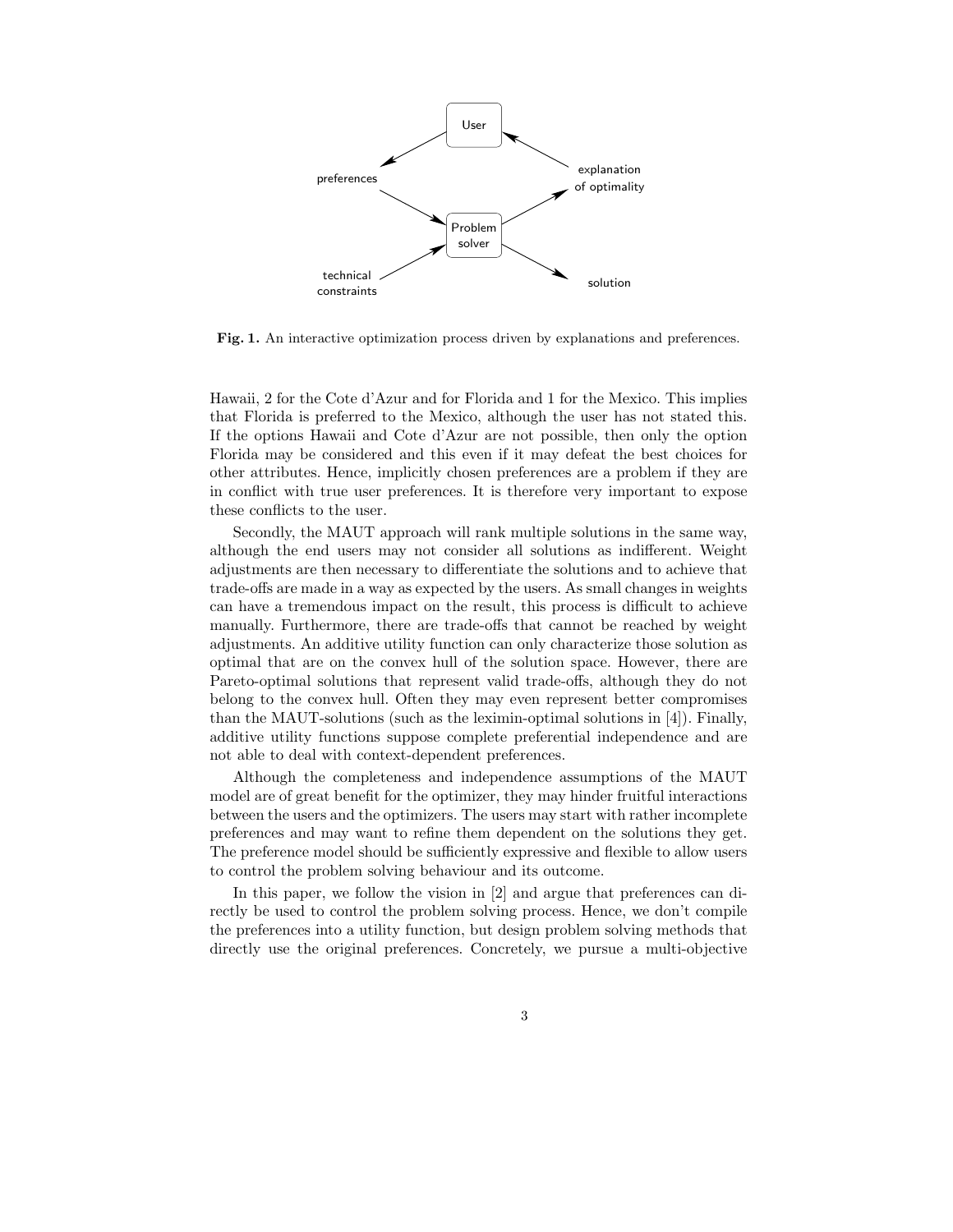optimization approach to achieve these capabilities. The approach consists in decomposing the whole problem into alternative sequences of single-criterion optimization problems which can be solved by standard optimizers. The chosen sequence gives information that explains the optimality of the solution. Based on the explanation, the user can either accept the solution or modify the preferences. The problem solver in turn modifies the solution correspondingly. Preferences thus allow the user to interact with the problem solver and to control its behaviour, while avoiding overconstrained situations. The whole approach has successfully been applied to configuration problems [8], but is of interest for constraint programming in general.

The paper is organized as follows. We first introduce constraint satisfaction problems with preferences. We then step by step introduce our optimization approach. We start with atomic optimization steps, which optimize the preferences of a single criterion. We then show how the atomic optimization steps for multiple criteria can be sequenced, which leads us to lexicographic optimization. Different sequences of the criteria lead to different extreme solutions, which we characterize in terms of a Permute-operator. The user can choose among the sequences by imposing a partial importance ordering between criteria. As this lexicographic approach does not characterize compromises between conflicting criteria, we finally turn our attention to Pareto-optimal solutions. We can characterize them by alternative sequences of atomic optimization steps as well if we introduce auxiliary (binary) criteria that limit the penalization of the less important criteria. For each of these optimization problems, we give a solved form and discuss how partial preferences are completed to obtain this solved form. In this paper, we do not discuss the algorithms for effectively computing solutions, but focus on the information that justifies a solution. For each optimization problem, we define an explanation of optimality that helps the user to modify the preference model and the problem solver outcome.

# 2 Combinatorial Problems with Preferences

# 2.1 Variables and Domains

Throughout this papers, we consider a finite set of variables  $\mathcal X$  where each variable  $x \in \mathcal{X}$  has a domain  $D(x)$ . For example, consider three variables  $x_1, x_2, x_3$  of a vacation configuration example. The domain of  $x_1$  contains the possible activities of the vacation, the domain of  $x_2$  contains the possible vacation destinations, and the domain of  $x_3$  contains the possible hotel chains:

 $D(x_1) := \{ \text{Casino}, \text{Cliff-Diving}, \text{Film-studios}, \text{ Sea-parc}, \text{Wind-surfing} \}$  $D(x_2) := \{Acapulco, Antibes, Honolulu, Los Angeles, Miami\}$  $D(x_3) := \{H1, H2, H3, H4, H5, H6\}$ 

Each value  $v \in D(x)$  defines a possible value assignment  $x = v$  to x. A set that contains exactly one of those value assignments for each variable in  $\mathcal X$  and that contains no other elements is called an *assignment* to  $\mathcal{X}$ . For example, a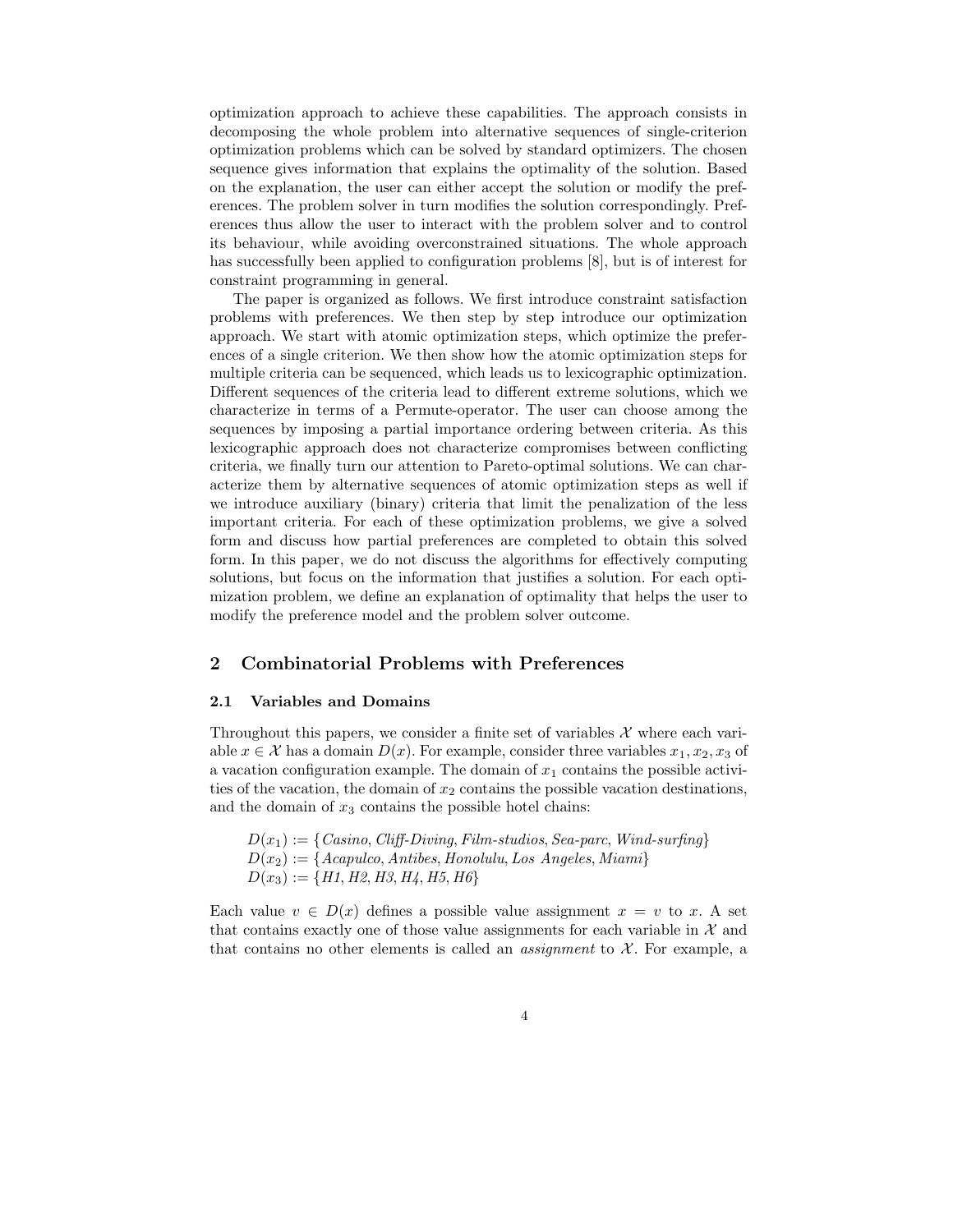|                                      | City $x_2$  | Hotel chain $x_3$ |
|--------------------------------------|-------------|-------------------|
| Activity $x_1$<br>City $x_2$         | Acapulco    | H <sub>2</sub>    |
| Antibes<br>Casino                    | Acapulco    | H6                |
| Cliff-diving                         | Antibes     | H3                |
| Acapulco<br>Film Studios Los Angeles | Antibes     | H5                |
| Antibes<br>Sea-Parc                  | Honolulu    | H3                |
|                                      | Honolulu    | H5                |
| Los Angeles<br>Sea-Parc              | Los Angeles | H <sub>2</sub>    |
| Wind-Surfing<br>Antibes              | Los Angeles | H <sub>4</sub>    |
| Wind-Surfing<br>Honolulu             | Los Angeles | H6                |
| Wind-Surfing<br>Miami                | Miami       | H1                |
| <b>Table 1.</b> Constraint $c_1$ .   | Miami       | H4                |

Table 2. Constraint  $c_2$ .

wind-surfing vacation in Honolulu's H3 chain is represented by the following assignment:

$$
\sigma_1 := \{x_1 = Wind\text{-}surfing, x_2 = Honolulu, x_3 = H3\}
$$

The set of all assignments to  $\mathcal X$  is called the *problem space* of  $\mathcal X$  and we denote it by  $\mathcal{S}(\mathcal{X})$ . Given an assignment S to X we can project it to a subset Y of the variables by choosing the value assignments to elements of  $Y$ :

$$
S \mid Y := \{(x = v) \in S \mid x \in Y\}
$$
\n<sup>(1)</sup>

For example, projecting the assignment  $\sigma_1$  to the vacation activity and the vacation destination results into the following subset:

$$
\sigma_1 \mid \{x_1, x_2\} := \{x_1 = Wind\text{-}surfing, x_2 = Honolulu\}
$$

#### 2.2 Constraints

We can restrict the problem space of  $X$  by defining constraints on variables in X. A constraint c has a scope  $X_c \subseteq \mathcal{X}$  and a 'relation' which we express by a set  $R_c$  of assignments to the scope  $X_c$ . This set can be specified explicitly in form of a table where each column corresponds to a variable in  $X_c$ , each row corresponds to an assignment in  $R_c$ , and the value v from a value assignment  $(x = v) \in S$  is put in the cell for column x and row S. Tables 1 and 2 show two compatibility constraints of the vacation example. The first constraint describes the activities that are possible in a city and has the scope  $\{x_1, x_2\}$ . The second constraint shows which hotel chain is available in which city and has the scope  ${x_2, x_3}.$ 

The relation  $R_c$  can also be specified by a logical formula that involves the variables from  $X_c$  and the operations from a given mathematical structure over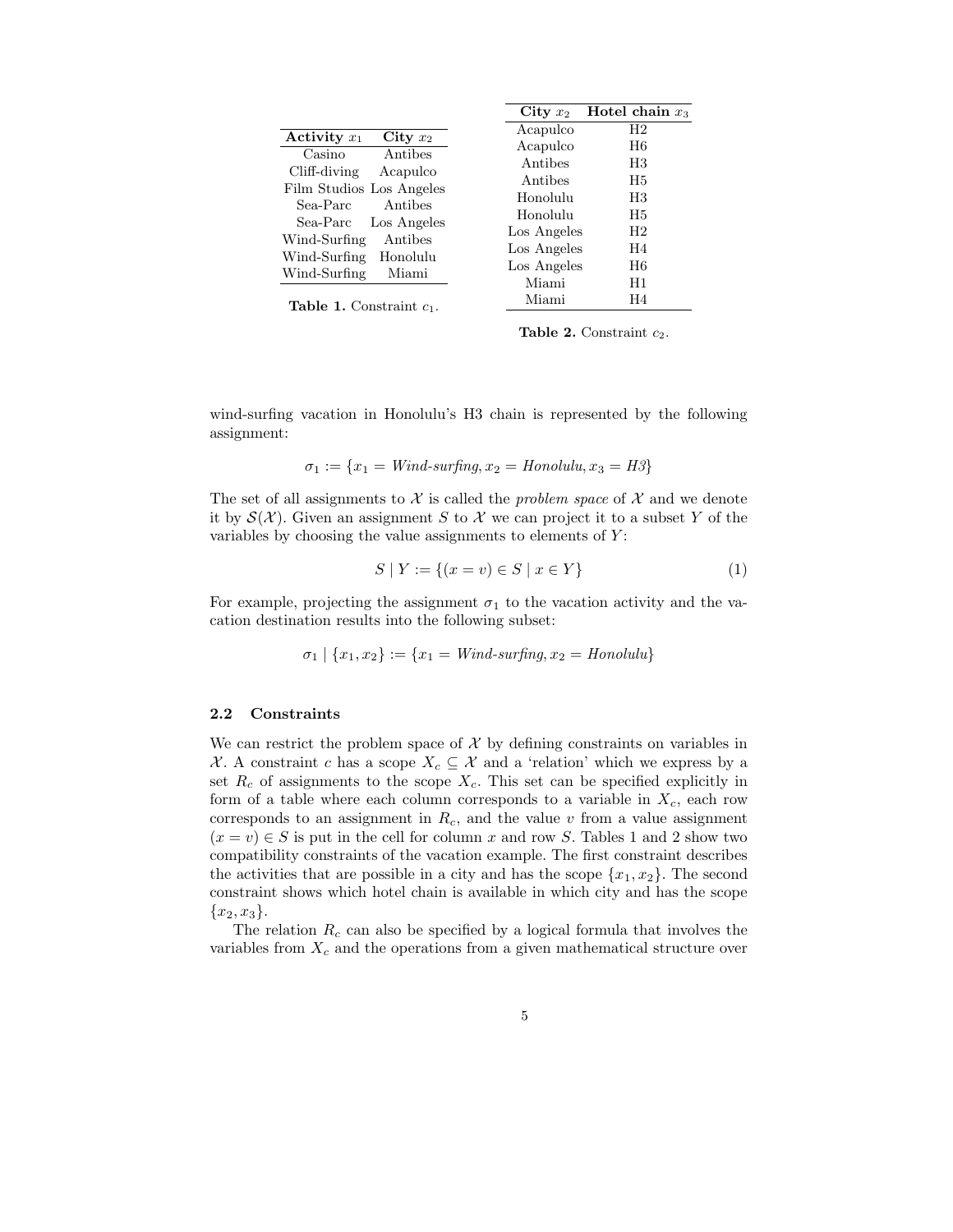| City $x_2$  | Region $z_2$ |
|-------------|--------------|
| Acapulco    | Mexico       |
| Antibes     | Cote d'Azur  |
| Honolulu    | Hawaii       |
| Los Angeles | California   |
| Miami       | Florida      |
|             |              |

| H1<br>Economic<br>40<br>H <sub>2</sub><br>60<br>Basic<br>100<br>$_{\rm H3}$<br>Basic |  | Hotel $x_3$ Price $z_3$ Quality $z_4$ |
|--------------------------------------------------------------------------------------|--|---------------------------------------|
|                                                                                      |  |                                       |
|                                                                                      |  |                                       |
|                                                                                      |  |                                       |
| 100<br>H <sub>4</sub><br>Standard                                                    |  |                                       |
| H <sub>5</sub><br>150<br>Standard                                                    |  |                                       |
| H6<br>200<br>Luxury                                                                  |  |                                       |

Table 3. Criterion for city.

Table 4. Criteria for hotels.

the variable domains (such as arithmetic operations, boolean comparisons, and boolean operations). In this case, the relation  $R_c$  contains all assignments S that imply the formula. An example is the following constraint on the variables  $x, y, z$ :

if  $x \ge 10$  then  $z = x*y$ ;

A constraint satisfaction problem CSP for  $\mathcal X$  is given by a finite set of constraints  $\mathcal C$  the scopes of which are all subsets of  $\mathcal X$ . A CSP is finite if all its domains and relations are finite. A constraint c is satisfied by an assignment S to X iff  $S \mid X_c$  is an element of  $R_c$ . An assignment S is a solution of C iff it satisfies all constraints of  $\mathcal{C}$ . If a CSP has no solution then it is called inconsistent. It is often convenient to replace a CSP  $\mathcal C$  by the conjunction  $\bigwedge_{c\in\mathcal C}c$  of its constraints. Similarly, we can replace a conjunction  $\bigwedge_{i=1}^{k} c_i$  be the set of its conjuncts  $\{c_1, \ldots, c_k\}$ . Hence all definitions and propositions referring to constraints  $C_1$ ,  $C_2$  can also be applied to CSPs and vice versa.

# 2.3 Criteria and Preferences

A CSP can have multiple solutions. In general, the user of a CSP application will not be satisfied with a randomly chosen solution, but prefers certain solutions to others. Since there may be an exponential number of solutions, we cannot expect that a system first generates all of them and then asks the user to express her preferences directly on the solution space. However, it is not necessary to express the preferences directly between the alternatives such as the solutions. In decision theory, preferences are formulated on criteria. A criterion is simply a mathematical function that maps an alternative to some value.

We directly encode those functions in our constraint language. Let  $\Omega$  be a domain. A criterion z with domain  $\Omega$  is an expression  $f(x_1, \ldots, x_n)$  where  $x_1, \ldots, x_n$  are variables from X and f is a function of signature  $D(x_1) \times \ldots \times$  $D(x_n) \to \Omega$ . The function f is formulated with the operators of the constraint language (e.g. sum, min, max, conditional expression) or by a table. A criterion can also be equal to a variable  $x_i$ , namely if is formulated with the help of the identity function.

In the vacation example, we want to express preferences on the activity, the vacation region, and the price and the quality of the hotel chain. We therefore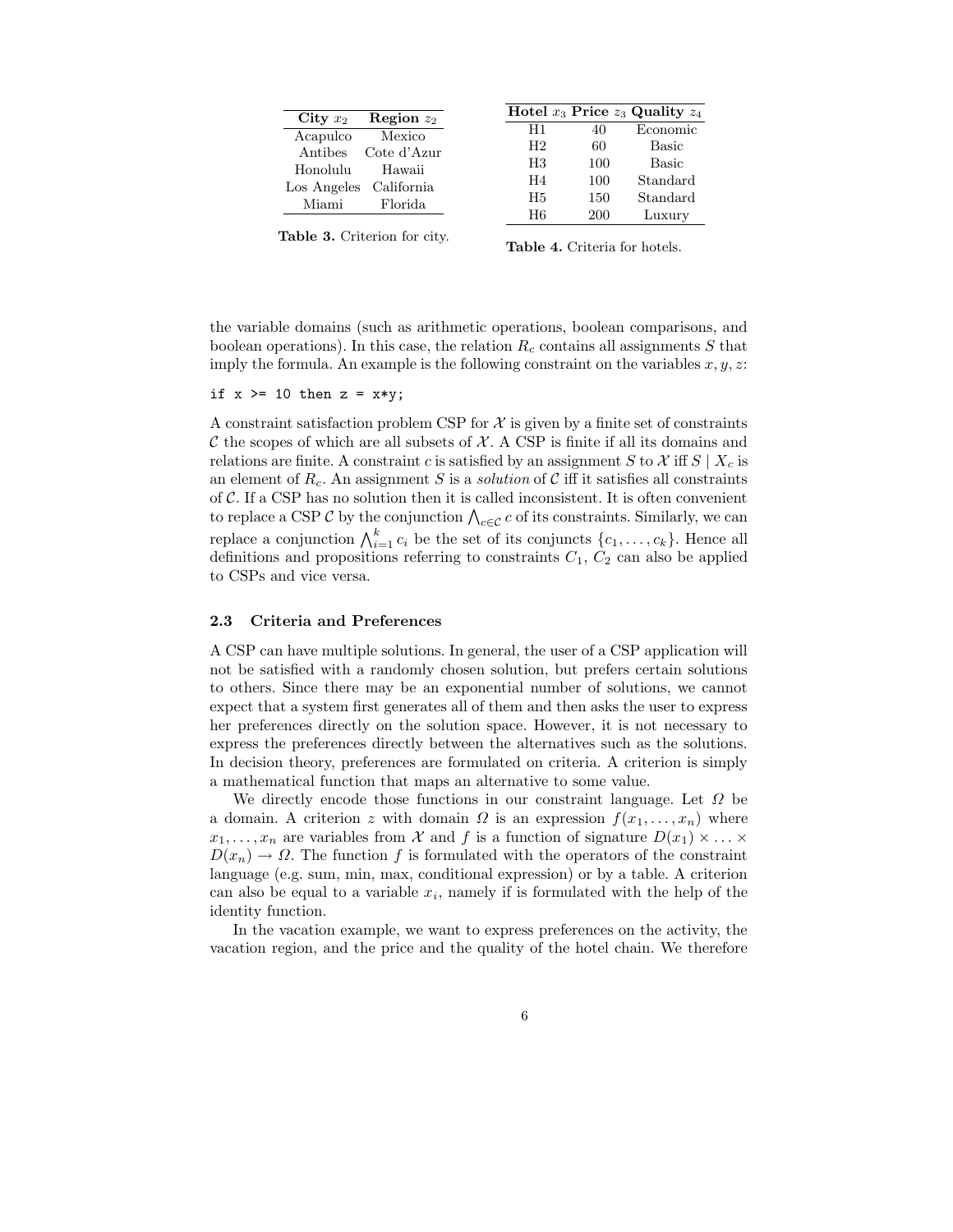introduce four criteria  $z_1, z_2, z_3, z_4$  and their respective domains  $\Omega_1, \Omega_2, \Omega_3, \Omega_4$ . The criterion  $z_1$  is equal to the vacation activity  $x_1$  and has the domain  $\Omega_1 :=$  $D(x_1)$ . The other criteria are defined via a table (see Tables 3 and 4) and have the following domains:

$$
\Omega_2 := \{ California, Cote\ d'Azur, Florida, Hawaii, Mexico\}
$$
  

$$
\Omega_3 := [0, 1000]
$$
  

$$
\Omega_4 := \{Economic, Basic, Standard, Luxury\}
$$

We can evaluate the expression  $f(x_1, \ldots, x_n)$  if an assignment  $\sigma$  for the variables in X is given. We denote the resulting value by  $z(\sigma)$ .

The domain  $\Omega$  of a criterion z describes the possible outcomes in which the user is interested in. The user can compare these outcomes and formulate preferences on them. Preferences are modelled in form of a preorder  $\succeq$  that can be decomposed into a strict part ≻ and indifference ∼. If  $\omega_1 \gtrsim \omega_2$  holds for two outcomes  $\omega_1, \omega_2 \in \Omega$ , then this means that the outcome  $\omega_1$  is at least as preferred as  $\omega_2$ . Please note that we do not require that the preference order  $\succsim$ is complete. Hence, if may be the case that neither  $\omega_1 \gtrsim \omega_2$ , nor  $\omega_2 \gtrsim \omega_1$  hold. In this case, the preference between  $\omega_1$  and  $\omega_2$  is not specified, meaning that the user can refine the preference order later on.

A preorder is a transitive and reflexive relation. It is not necessary that the user specifies this order exhaustively. Given a relation  $R \subseteq \Omega \times \Omega$  of user preferences, we obtain a preorder  $\succeq$  by determining the reflexive and transitive closure of R. The result is the smallest preorder that contains the specified user preferences. For example, suppose that the user prefers Hawaii at least as California, California at least as the Cote d'Azur and as Florida, and the Cote d'Azur at least as Mexico. Similarly, the user prefers cliff diving at least as sea parc visits, sea parc visits at least as casino visits and at least as wind-surfing, and casino visits and wind-surfing at least as visits of film studios. Furthermore, the user prefers casino visits at least as wind-surfing and vice versa. Figures 2 and 3 show these preferences (straight arcs and dotted-dashed arcs) and the corresponding preorders (any arc) in a graphical form.

We are mainly interest in the strict part  $\succ$  of this preorder, namely the set of all pairs  $(\omega_1, \omega_2)$  in  $\Omega \times \Omega$  such that  $\omega_1 \succsim \omega_2$  holds, but not  $\omega_2 \succsim \omega_1$ . The absence of a strict preference between two outcomes can either signify indifference or incompleteness. The strict part of a preorder is a strict partial order, i.e. an irreflexive and transitive relation. We write  $\omega_1 \succeq \omega_2$  as a short-hand for  $\omega_1 \succ \omega_2$ or  $\omega_1 = \omega_2$ . The relation  $\succeq$  is a subset of the preorder  $\succeq$ , but the inverse does not hold in general. In the example, the strict parts are obtained by suppressing the dotted-dashed arcs and the reflexive arcs of the form  $(\omega, \omega)$ .

We also consider the case where the preorder  $\succsim$  is complete. The strict part of a complete preorder is a ranked order, i.e. a strict partial order satisfying the following property for all outcomes  $\omega_1, \omega_2, \omega_3$ : if  $\omega_1 \succ \omega_2$  then either  $\omega_3 \succ$  $\omega_2$  or  $\omega_1 \succ \omega_3$ . Ranked orders can be represented by utility functions u that map assignments to a numerical value such that  $u(\omega_1) > u(\omega_2)$  iff  $\omega_1 \succ \omega_2$ . A complete preorder that is additionally anti-symmetric is a total order. The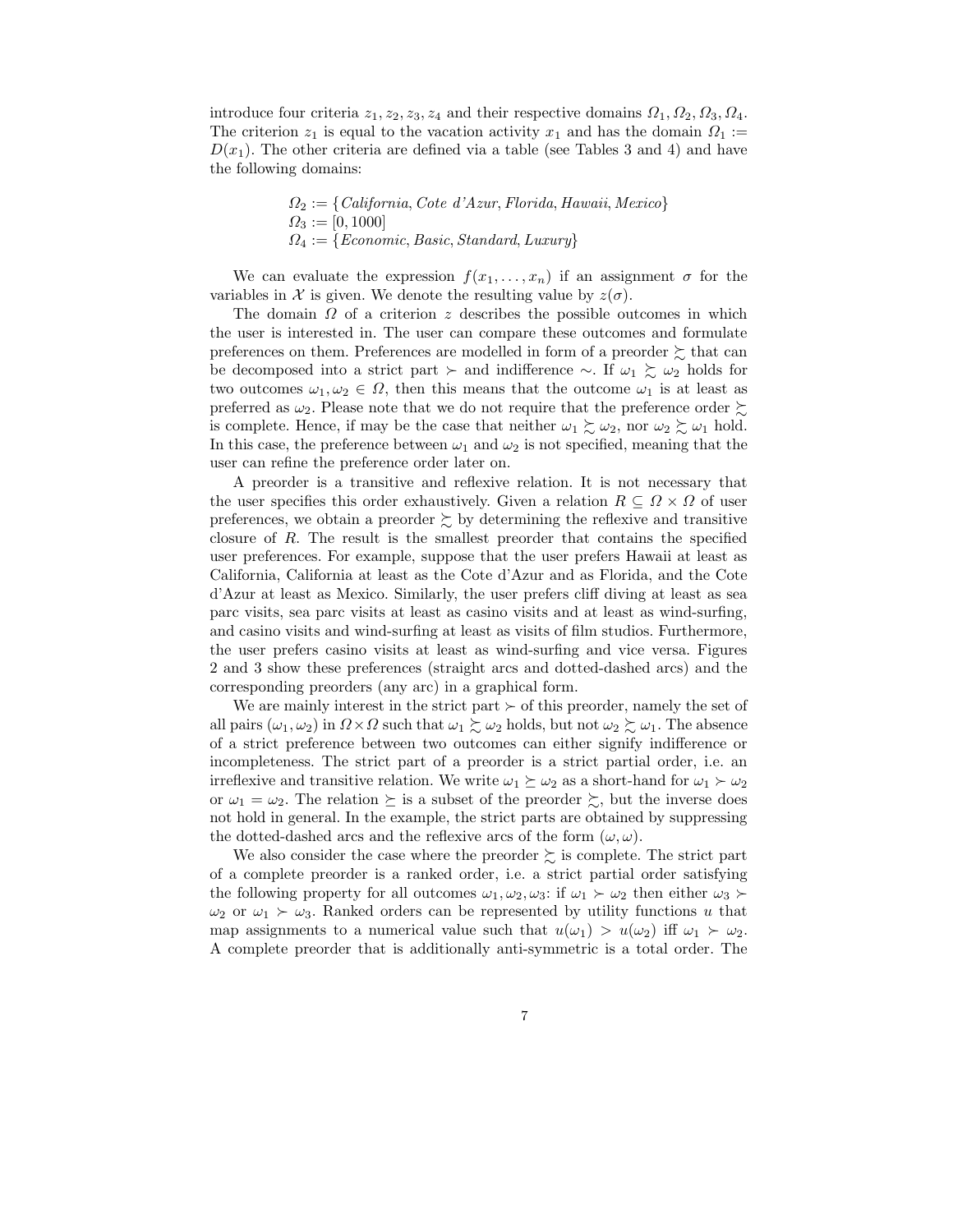

**Fig. 2.** Preferences  $\succsim_1$  on activities.

**Fig. 3.** Preferences  $\succsim_2$  on regions.

strict part of a total order is a strict total order, i.e. a strict partial order that is complete on all outcomes that are different.

The user can formulate preferences on multiple criteria. Consider m criteria  $z_1, \ldots, z_m$  with domains  $\Omega_1, \ldots, \Omega_m$ . Furthermore, consider a strict partial order  $\succ_i$  for each domain  $\Omega_i$ . We say that the pair  $p_i := \langle z_i, \succ_i \rangle$  of the *i*-th criterion and the i-th order is a preference. This terminology is, for example, used in [9]. If a preference  $\langle z_i, \rangle$  uses the increasing order  $\rangle$ , then we abbreviate it by  $\textit{maximize}(z_i)$ . Similarly, we abbreviate a preference  $\langle z_i, \langle \rangle$  based on the decreasing order by  $minimize(z_i)$ . For example, price minimization is expressed as  $minimize(z_3)$  in the vacation example. Preferences thus generalize optimization objectives as used in CP or MIP.

### 2.4 Wishes

Wishes are constraints that should be satisfied if possible. A wish can be modelled by a binary criterion, namely the truth value of the constraint, and an implicit preference ordering that prefers true to false. Given a constraint  $c$ , we define its truth value  $z_c$  for an assignment  $\sigma$  as follows:

$$
z_c(\sigma) := \begin{cases} 1 & \text{if } \sigma \text{ satisfies } c \\ 0 & \text{otherwise.} \end{cases}
$$
 (2)

A wish for c is a preference  $\langle z_c, \rangle$ . We abbreviate it by wish(c).

# 3 Preference-based Problem Solving

Combinatorial problems with preferences are classically solved by compiling all preferences in to a single utility function and by determining a solution of the constraints that has maximal utility. The utility function is also used to measure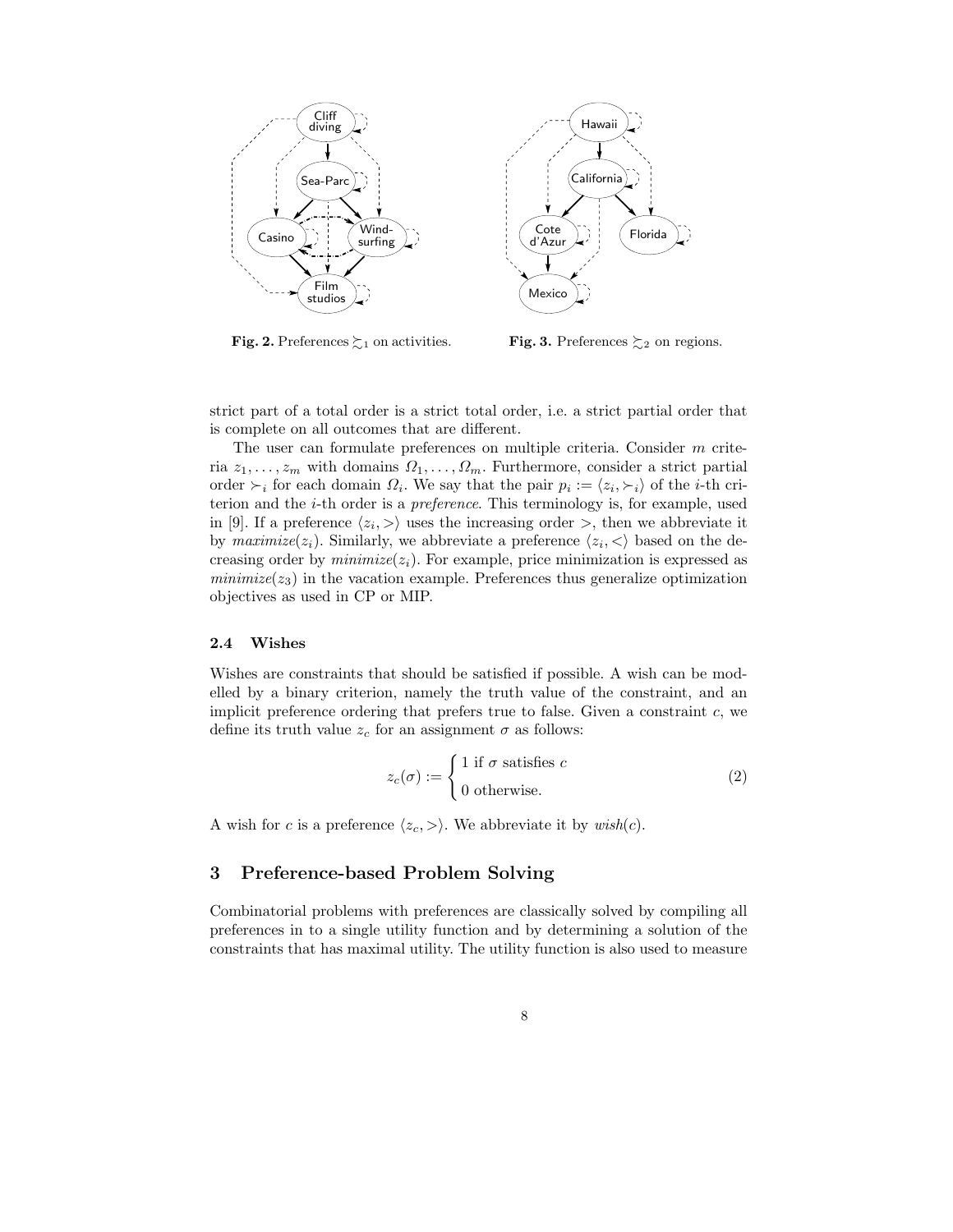the quality of the solution that is returned by the optimizer. A 100% optimality means that as many preferences as possible have been satisfied. However, the optimizer does not give an explanation of optimality in terms of the original preferences. If the user specified a preference  $\langle z, \rangle$ , she wants to know whether the criterion  $z$  has its best value in the solution. If not, the user wants to get an explanation why no better outcome has been obtained for the criterion. If the criterion  $z$  is in conflict with other criteria then the explanation should indicate this conflict and the trade-off that has been made.

We show that explanations of this kind can be produced if the problem solving process is based on the original preferences. If there is only a single preference, then we can set up an optimization problem that directly optimizes this preference. In this case, we don't obtain any mismatch between the preferences and the optimization objectives. If multiple preferences are given, we therefore treat them step by step in a given sequence. In each step, we solve a classical optimization problem that optimizes one of the original preferences. The sequential approach imposes that some criteria get priority over the others. We therefore treat alternative sequences and are thus able to determine the extreme solutions where trade-offs are always decided in favour of more important criteria. In order to produce other trade-offfs, we introduce auxiliary criteria and wishes.

#### 3.1 Atomic Optimization Step

Consider a single preference  $\langle z, \rangle$ . We are interest in those solutions of the constraints C that assign a  $\succ$ -maximal value to the criterion z. A solution  $\sigma$ assigns a  $\succ$ -maximal value v to the criterion z iff there is no other solution  $\sigma^*$  that assigns a better value  $v^*$  to z, i.e. a value that satisfies  $v^* \succ v$ . To characterize those solutions, we introduce an operator, denoted by  $Max(\langle z, \rangle)$ , that maps a constraint  $C$  to a new constraint that is satisfied by exactly the solutions that assign  $\rightarrow$ -maximal values to z. Hence,  $Max(\langle z, \rangle)(C)$  denotes the optimization problem that need to be solved. As it concerns a single criterion, it need not be decomposed further and thus represents an atomic optimization step.

If  $\geq$  is a total order, then the preference  $\langle z, \rangle$  can be modelled by an ordinal utility function u that maps each possible outcome  $\omega$  in the domain of z to a unique numeric utility value  $u(\omega)$ . We then obtain a classical optimization problem, namely that of maximizing  $u(z)$ . This problem can be solved by standard optimizers (such as constraint-based Branch-and-Bound), which find a solution of maximum value  $u^*$  for  $u(z)$ . Since we supposed that  $>$  is a total order, there is a unique outcome  $\omega^*$  in the domain of z that has the utility  $u^*$ , Hence, each solution of C that is optimal w.r.t. the preference  $\langle z, \rangle$  satisfies the constraint  $C \wedge z = \omega^*$  and the inverse is true as well. Hence, the following equivalence holds for preferences with total orders:

$$
Max(\langle z, \rangle)(C) \equiv C \wedge z = \omega^*
$$
\n(3)

We can thus characterize the entire set of optimal solutions by the constraint  $C \wedge z = \omega^*$  and replace the original problem  $Max(\langle z, \rangle)(C)$  by this constraint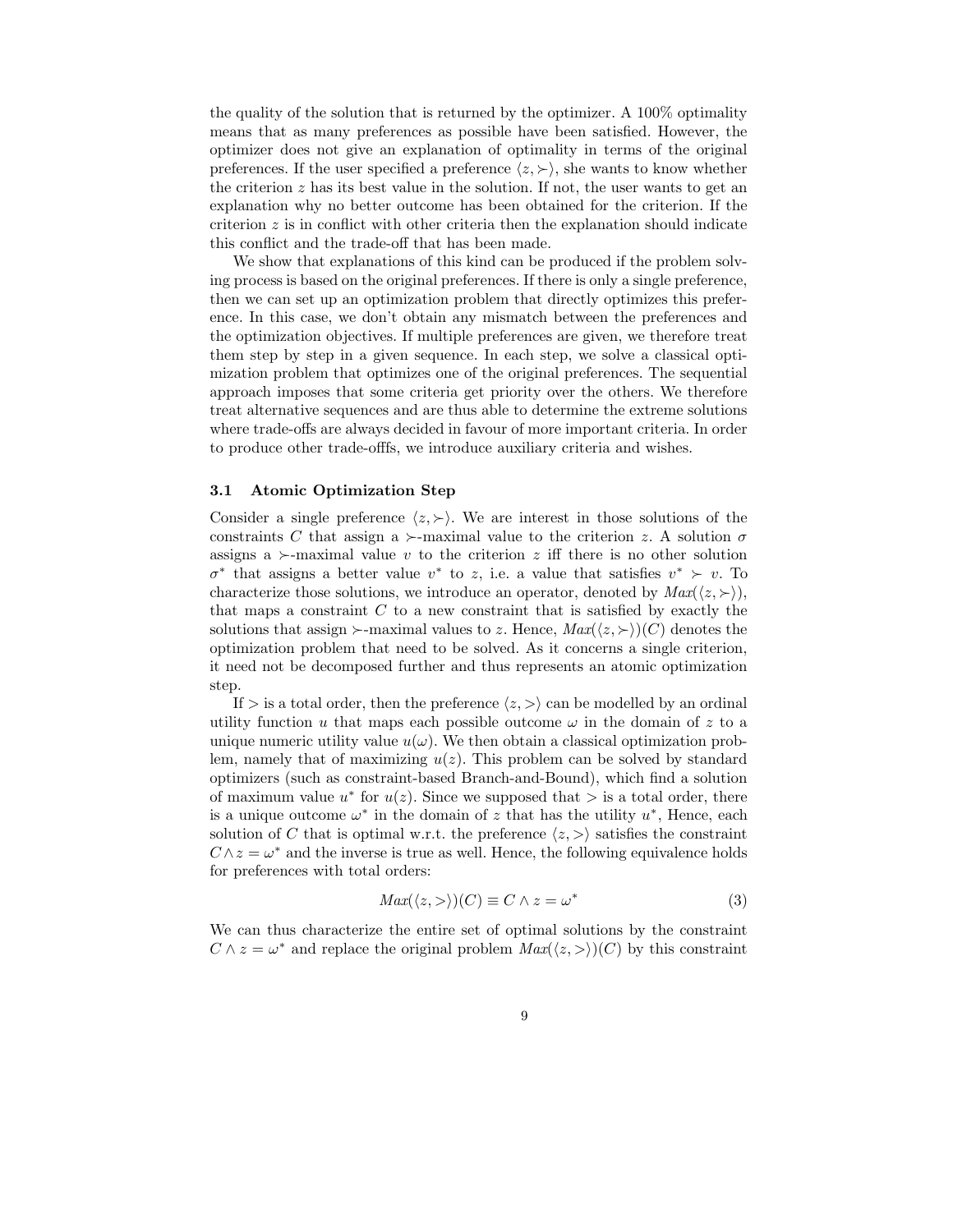without loosing any optimal solution. Subsequent optimization steps can then further reduce the set of optimal solutions of  $Max(\langle z, \rangle)(C)$ . We also say that  $C \wedge z = \omega^*$  is the *solved form* of the optimization problem  $Max(\langle z, \rangle)(C)$ .

Once the optimization problem has been solved, the user may ask for explanations of optimality such as

- 1. Is  $\omega^*$  a best value in  $\Omega$ ?
- 2. Why can't z have a value better than  $\omega^*$ ?
- 3. Why hasn't the value  $\omega$  been chosen for z?

The answer to the first question is yes iff  $\Omega$  does not contain another value  $\omega^{**}$ such that  $\omega^{**} > \omega^*$ . If  $\omega^*$  is a best value, then the criterion has obtained its overall optimal value meaning that the preferences of the user has been addressed to complete satisfaction. Otherwise, there are better values  $\omega^{**}$  in  $\Omega$  and the user might ask why none of those values have been assigned to z. The set of those values is characterized by the unary constraint  $z > \omega^*$ , which can easily be encoded in a constraint solver (e.g. by removing all values smaller than or equal to  $\omega^*$  from the domain of z). Since  $\omega^*$  is the optimal value, the constraint  $C' := C \wedge z > \omega^*$  is inconsistent. For the purpose of explanation, we represent the conjunctive constraint  $C'$  by the set of all its conjuncts and determine a conflict for  $C'$ , i.e. a minimal subset  $X'$  of  $C'$  that is inconsistent. The conflict can, for example, be computed by the QUICKXPLAIN-algorithm  $[7]$ . Since C is assumed to be consistent, the conflict X' needs to contain the constraint  $z > \omega^*$ . The other elements  $X := X' \cap C$  of the conflict then explain why z can't have a value better than  $\omega^*$  w.r.t. the order >. These constraints X defeat any value for z that is better than the optimum  $\omega^*$ . The user might also ask why z has not obtained a specific value  $\omega$ . If  $\omega$  is greater than the optimum  $\omega^*$ , then the choice  $z = \omega$  is defeated by X. Otherwise,  $\omega$  is smaller than the optimum  $\omega^*$  and has not been chosen for that reason. In order to give the right answer, the explanation of optimality needs both include the defeaters  $X$  as well as the ordering  $\geq$ .

Let  $\sigma$  be a solution of the problem  $Max(q)(C)$  with total preferences  $q :=$  $\langle z, \rangle$ . An explanation of the Max(q)-optimality of  $\sigma$  is a triple  $(q, \omega^*, X)$  such that  $\omega^*$  is equal to the optimum  $z(\sigma)$  and X is a minimal subset of the set of conjuncts of C for which  $X \cup \{z > \omega^*\}$  is inconsistent.

The atomic optimization problems of our vacation examples all allow the best value for all the preferences except for price minimization. The optimum of the problem  $Max(minimize(price))(C)$  is 40 and an explanation of optimality is  $(minimize(price), 40, {c_2}).$ 

For total orders, we are now able to transform the optimization problem into a solved form and to explain the optimality.

#### 3.2 Alternative Optimizations

User preferences will usually be partial orders, in particular at the beginning of the interactive problem solving process. Hence, there may be two solutions  $\sigma_1$ and  $\sigma_2$  of  $Max(\langle z, \rangle)$  that assign incomparable values  $\omega_1$  and  $\omega_2$  to the criterion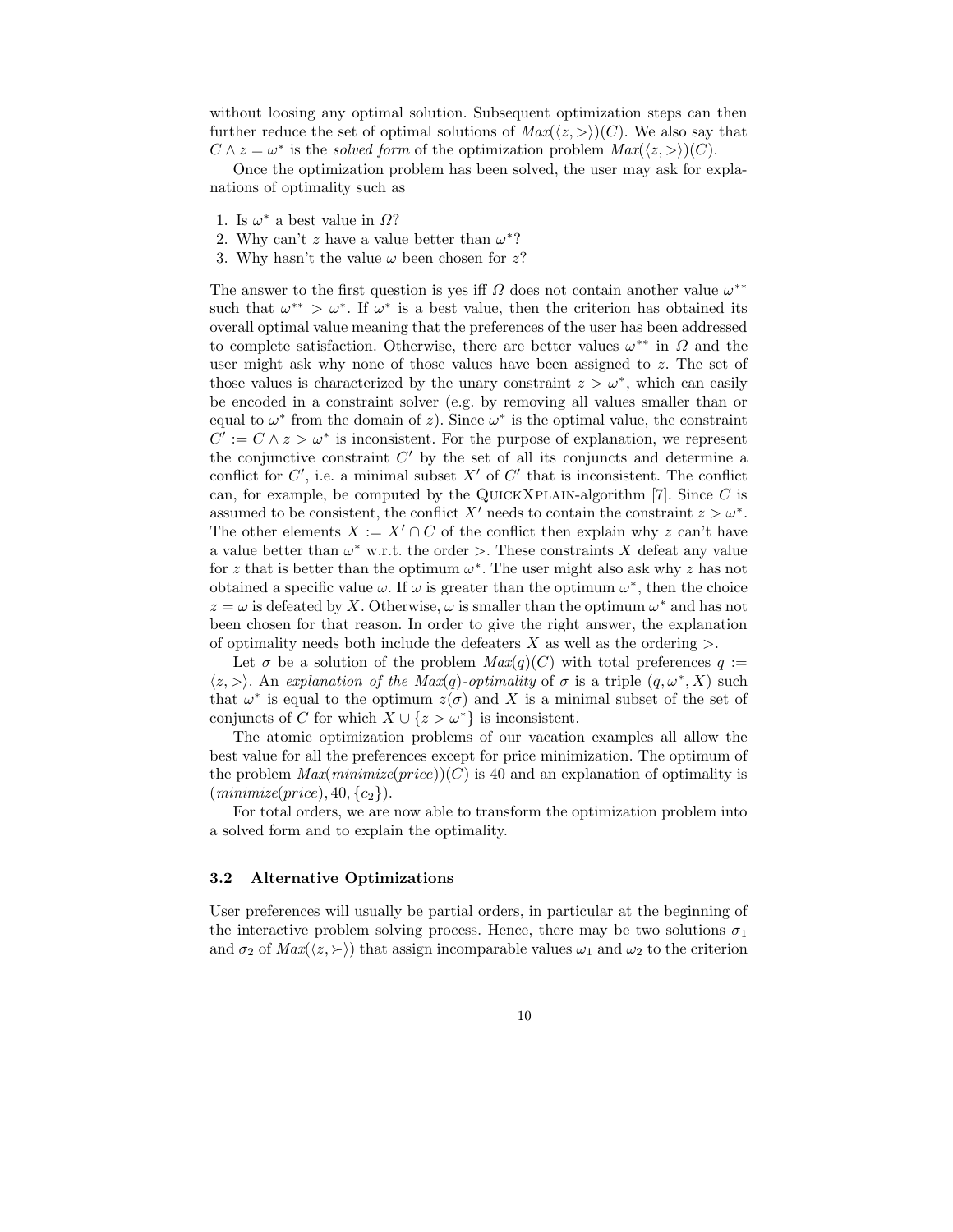

**Fig. 4.** The three linearizations  $>_{2,1}, >_{2,2}, >_{2,3}$  of the region preferences.

z. These values are neither equal, nor one is preferred to the other, meaning that  $\omega_1 \neq \omega_2$ ,  $\omega_1 \neq \omega_2$ , and  $\omega_2 \neq \omega_1$  all hold. As a consequence, the solved form of  $Max(\langle z, \rangle)(C)$  will be a disjunction of assignments of the form  $z = \omega_i$ . If  $\Omega^*$  is the set of all values that are assigned to the criterion  $z$  in the different solutions of the optimization problem, then the solved form of the problem is as follows:

$$
Max(\langle z, \rangle)(C) \equiv \bigvee_{\omega^* \in \Omega^*} C \wedge z = \omega^* \tag{4}
$$

We use the partial preferences order  $\succ_2$  on the vacation regions to give an example. Suppose that the cities Honolulu and Los Angeles are not possible due to booking problems. We thus obtain the problem  $Max(\langle z_2, \succ_2 \rangle)(C')$  where  $C' := C \wedge x_2 \neq \text{Hon}$ olulu  $\wedge x_2 \neq \text{Los}$  Angeles. In this case,  $\Omega^*$  contains the regions Florida and Cote d'Azur and the solved form is  $C' \wedge (z_2 = Florida \vee z_2 =$ Cote d'Azur).

This characterization does not yet give us a way to compute the solved form as a standard optimizer needs a total order (or a corresponding utility function as discussed in the previous sub-section). However, we can reduce the original optimization problem for partial orders to optimization problems for total orders. We just choose a total order  $>$  on  $\Omega$  that is a superset of  $\succ$ . We call this a linearization of  $\succ$  and we denote the set of all linearizations of  $\succ$  by  $\tau(\succ)$ . For example, we obtain three linearizations  $>_{2,1},>_{2,2},>_{2,3}$  for the preferences  $\succ_2$  on the vacation region (cf. Figure 4). Thanks to the linearizations, we are able to transform the optimization problem for partial orders into alternative optimization problems on total orders since the following property holds:

$$
Max(\langle z, \rangle)(C) \equiv \bigvee_{\geq \in \tau(\rangle)} Max(\langle z, \rangle)(C)
$$
 (5)

As a consequence, we can use the solved forms of the alternative optimization problems in order to obtain the solved form for the optimization problem of the partial orders. Furthermore, the explanations of optimality of the different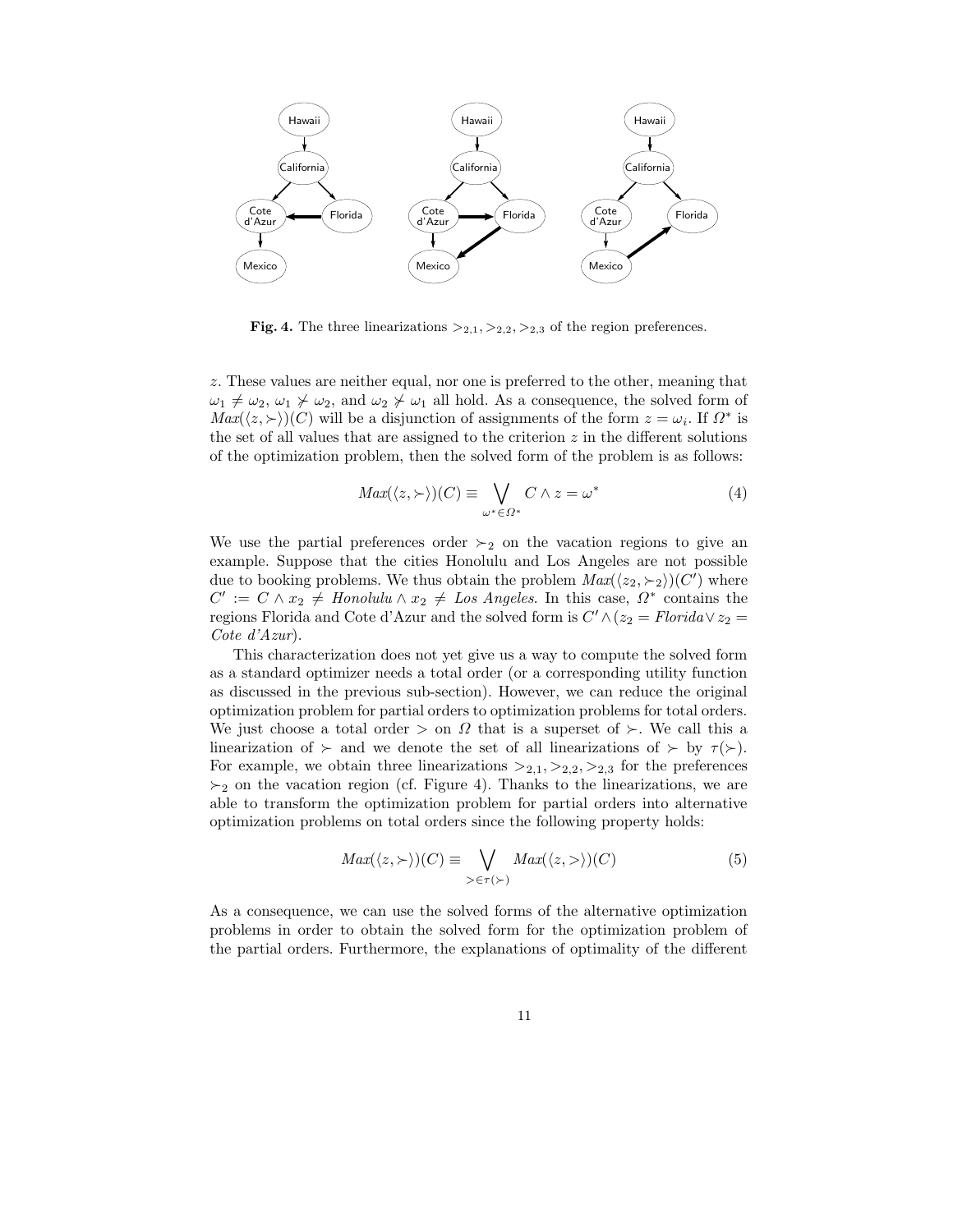alternatives allow us to define an explanation of optimality for the original problem. Consider of a solution  $\sigma$  of the problem  $Max(p)(C)$  with partially ordered preferences  $p := \langle z, \rangle$ . An explanation of the  $Max(q)$ -optimality of  $\sigma$  is also an explanation of the Max(p)-optimality of  $\sigma$  iff  $q = \langle z, \rangle$  and  $\sigma$  is a linearization of  $\succ$ . As such a linearization  $>$  of  $\succ$  exists, the explanation of  $Max(p)$ -optimality also exists.

In our example, we consider a solution  $\sigma_1$  that chooses Florida (i.e.  $z(\sigma_1)$ ) Florida) and a solution  $\sigma_2$  that chooses the Cote d'Azur (i.e.  $z(\sigma_2) = Cote\ d'Azur$ ). There are three linearizations of the partial preferences. The first one, namely  $>_{2,1}$  prefers Florida to the Cote d'Azur and thus helps to explain the optimality of  $\sigma_1$ . The other two, namely  $>_{2,2},>_{2,3}$  prefer Cote d'Azur to Florida. Any of them can be used in an explanation of the optimality of  $\sigma_2$  such as the following one:

 $\xi := (\langle z_2, \rangle_{2,2}),$  Cote d'Azur,  $\{x_2 \neq \text{Hon} \space \text{ol} \space \text{ul}, \space x_2 \neq \text{Los} \space \text{Angles}\})$ 

If this explanation is submitted to the user, she can ask why the other regions have not been selected. The options Hawaii and California are defeated by the conflict that is reported by the explanation. The option Mexico has been discarded since the proposed option Cote d'Azur has been preferred by the user. And the option Florida has been discarded since the linearization  $>_{2,2}$  prefers the Cote d'Azur. If the user is not satisfied with the last response, she can refine the preference model and add a preference  $Florida \succ'_{2}$  Cote d'Azur. This will eliminate the current solution. Hence, the linearizations of the user preferences are an important part of the explanation as they give hints to the user how to modify undesired solutions.

According to formula 5, it is necessary to consider all linearizations of the strict partial order  $\succ$  in order to compute the solved form of the optimization problem with partial preferences. However, we have seen that some of those linearizations lead to the same solution and the preference-based search method [6] exploits this fact and explores only a subset of the linearization when computing the preferred solutions.

## 3.3 Lexicographical Approach

User preferences do not concern a single criterion, but multiple criteria. We therefore consider the preferences  $p_1, \ldots, p_n$  on n criteria. We suppose that  $p_i$ has the form  $\langle z_i, \rangle$ . Each preference gives rise to an optimization operator  $Max(p_i)$ . The question is how these optimization operators should be composed, in particular since the preferences may be in conflict. The preferences are in conflict on the constraints C iff the conjunction  $\bigwedge_i Max(p_i)(C)$  has no solution. In this case, we need to find a trade-off between the preferences. The easiest way to start with is to treat the preferences in a given order and to decide trade-offs in favour of the preferences that are considered first. Lexicographic optimization defines an ordering on the solution space based on this importance principle. Consider two assignments  $\sigma_1$  and  $\sigma_2$ . We consider the tuples of values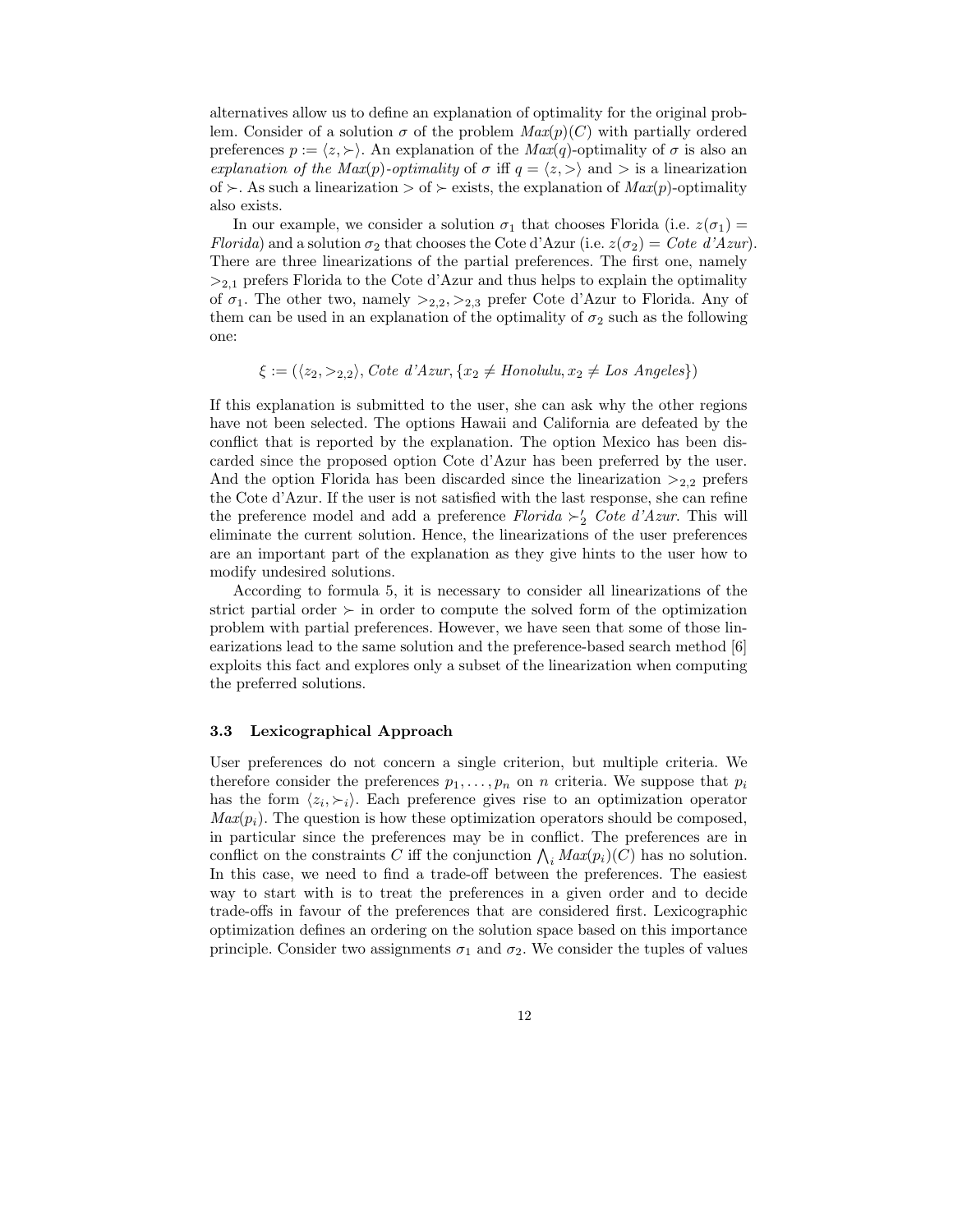that both assignments assign to the criteria and define a lexicographical order  $\succ_{lex}$  between them. The relation

$$
(z_1(\sigma_1), \ldots, z_n(\sigma_1)) \succ_{lex} (z_1(\sigma_2), \ldots, z_n(\sigma_2))
$$
\n
$$
(6)
$$

holds iff there exists a k such that  $z_k(\sigma_1) \succ_k z_k(\sigma_2)$  and  $z_i(\sigma_1) = z_i(\sigma_2)$  for  $i = 1, \ldots, k-1$ . A solution  $\sigma$  of C is a lexicographically optimal solution of C iff there is no other solution  $\sigma^*$  of C such that  $(z_1(\sigma^*), \ldots, z_n(\sigma^*))$  is lexicographically better than  $(z_1(\sigma), \ldots, z_n(\sigma))$ . We introduce the lexicographic optimization operator  $Lex(p_1, ..., p_n)$  that maps a constraint C to a new constraint C' that is satisfied by the lexicographically optimal solutions of C.

Similar to equation 5, we can transform the problem  $Lex(p_1, \ldots, p_n)(C)$  into a solved form by considering a linearization for each strict partial order  $\prec_i$ . We define  $\tau(\langle z_i, \succ_i \rangle)$  as the set of all preferences  $\langle z_i, \gt_i \rangle$  for which  $\gt_i$  is a linearization of  $\succ_i$ . Furthermore, we define  $\tau(p_1, \ldots, p_n)$  as the Cartesian product  $\tau(p_1) \times \ldots \times \tau(p_n)$ . The following equivalence holds between lexicographic optimization problems with partial preferences and the problems obtained by linearizing these preferences:

$$
Lex(p_1, ..., p_n)(C) \equiv \bigvee_{(q_1, ..., q_n) \in \tau(p_1, ..., p_n)} Lex(q_1, ..., q_n)(C)
$$
 (7)

A lexicographic optimization problem  $Lex(q_1, ..., q_n)(C)$  with total preferences can then be transformed to a sequence of single-criterion optimization problems which can be solved by a standard optimizer:

$$
Lex(q1)(C) \equiv Max(q1)(C)
$$
  
\n
$$
Lex(q1,..., qn)(C) \equiv Lex(q2,..., qn)(Max(q1)(C))
$$
\n(8)

The solved form has the form  $C \wedge z = \omega_1^* \wedge \ldots z = \omega_n^*$ . In the vacation example, the problem  $Lex(\langle z_1, \succ_1 \rangle, \langle z_2, \succ_2 \rangle, minimize(z_3))(C)$  has the solved form  $C \wedge z_1 =$ Cliff diving  $\wedge z_2 = Mexico \wedge z_3 = 60$ .

Explanations for lexicographical optimality are sequences of explanations for single-criterion optimization problems. Consider a solution  $\sigma$  of the problem  $Lex(p_1, ..., p_n)(C)$ . A sequence  $(\xi_1, ..., \xi_n)$  is called an *explanation of* the Lex( $p_1, \ldots, p_n$ )-optimality of  $\sigma$  iff there exists totally ordered preferences  $(q_1, \ldots, q_n) \in \tau(p_1, \ldots, p_n)$  such that  $\xi_i$  is an explanation of  $Max(q_i)$ -optimality of the *i*-th optimization problem  $Max(q_i)(C \wedge z_1 = z_1(\sigma) \wedge ... \wedge z_{i-1} = z_{i-1}(\sigma)).$ Explanations of  $Lex(p_1, ..., p_n)$ -optimality always exist and can easily be produced when solving the problem.

Consider a solution  $\sigma_1$  of the vacation configuration problem  $Lex(\langle z_1, \succ_1$  $\langle\phi_1,z_2\rangle$ , minimize(z<sub>3</sub>))(C). An explanation of optimality is ( $\xi_1,\xi_2,\xi_3$ ) where

$$
\xi_1 := (\langle z_1, >_{1,1} \rangle, \text{Cliff living}, \{\} \}
$$
  

$$
\xi_2 := (\langle z_2, >_{2,1} \rangle, \text{ Mexico}, \{z_1 = \text{Cliff dividing}\} \}
$$
  

$$
\xi_3 := (\langle z_3, < \rangle, 60, \{z_2 = \text{ Mexico}\} \}
$$

We can depict this explanation in a graphical form. Each triple  $\xi_i$  is represented by a node. There is an edge from  $\xi_i$  to  $\xi_j$  if the defeaters of  $z_j$  contain a constraint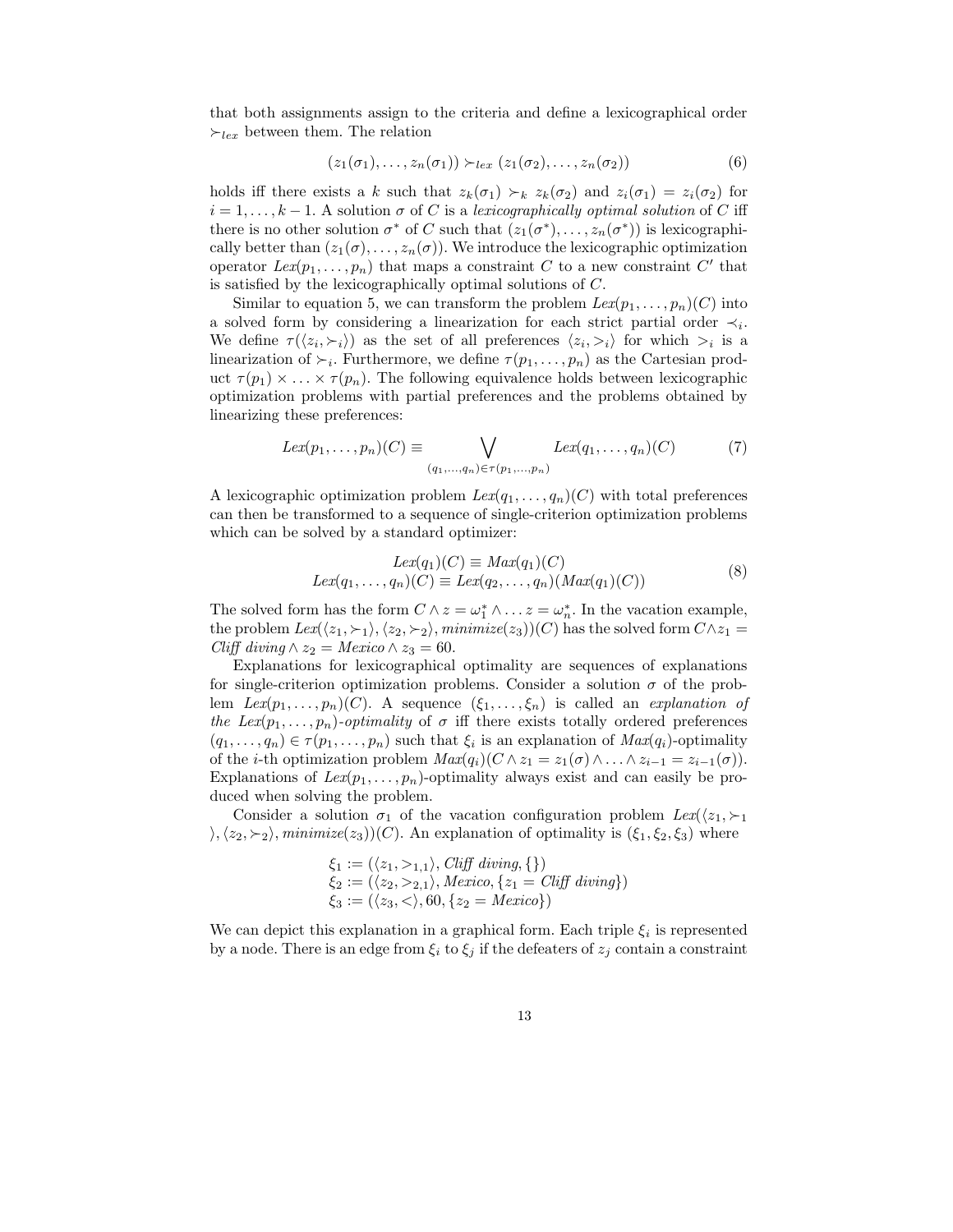of the form  $z_i = \omega_i$  meaning that the optimal value for  $z_i$  helped to defeat the better values for  $z_j$ . Figure 7 shows the explanation of the lexicographical optimality of  $\sigma_1$  in graphical form. This graphical form exhibits the conflicts between the criteria. The edges go from more important criteria to less important criteria and show that the conflicts have been resolved in favour of the more important criteria.

# 3.4 Alternative Sequentializations

Whereas lexicographical optimization is one of the fundamental approaches of multi-criteria optimization, few attention has been paid to the choice of the importance ordering. Most approaches use a static importance ordering among the criteria. However, it is often natural to try out different orderings of the criteria. Thus, a user can get a clear idea of the extreme solutions before exploring compromises.

We characterize each family of extreme solutions by a permutation  $\pi$  of the n preferences  $(p_1, \ldots, p_n)$ . Given such a permutation, we optimize the criteria in the ordering  $p_{\pi_1}, \ldots, p_{\pi_n}$ . Let  $\Pi$  be the set of all those permutations. We introduce a new operator, called  $Permute(p_1, \ldots, p_n)(C)$ , that maps the constraint C to a constraint  $C'$  that is satisfied by all extreme solutions of  $C$ . This constraint is equivalent to a disjunction of lexicographic optimization problems:

$$
Permute(p_1,\ldots,p_n)(C) \equiv \bigvee_{\pi \in \Pi} Lex(p_{\pi_1},\ldots,p_{\pi_n})(C) \tag{9}
$$

As explanations of the different lexicographic optimization problems preserve the ordering of the criteria, it is straightforward to combine the explanations of those problems. Consider the solution  $\sigma$  of the problem  $Permute(p_1, \ldots, p_n)(C)$ , An explanation  $(\xi_{\pi_1},\ldots,\xi_{\pi_n})$  of the  $Lex(p_{\pi_1},\ldots,p_{\pi_n})$ -optimality of  $\sigma$  is an  $ex$ planation of the  $Permute(p_1, \ldots, p_n)$ -optimality of  $\sigma$  iff  $\pi$  is a permutation.

The vacation example  $Permute(\langle z_1, \succ_1 \rangle, \langle z_2, \succ_2 \rangle, \text{minimize}(z_3)\rangle(C)$  has three extreme solutions that are justified by different importance orderings. Solution  $\sigma_1$  chooses Cliff-Diving in Mexico with hotel costs of 60\$ based on the order  $z_1, z_2, z_3$ . Solution  $\sigma_2$  proposes Wind-Surfing in Hawaii with hotel costs of 100\$ by following the order  $z_2, z_1, z_3$ . Solution  $\sigma_3$  offers Wind-Surfing in Florida with hotel costs of 40\$ based on the order  $z_3, z_2, z_1$ . Figure 5 displays the possible combinations of the criteria values (in a way that is similar to the micro-structure of constraint networks). The three extreme solutions are represented by thick lines. As an example of an explanation, we give one for the optimality of the last solution:

$$
((\langle z_3, \langle \rangle, 40, \{\},\langle z_3 = 40\},\langle z_2, \rangle), Florida, \{z_3 = 40\}),(\langle z_1, \rangle, Nind surfing, \{z_2 = Florida\}) )
$$

This explanation exhibits the importance ordering of the criteria and thus explains how conflicts between preferences are resolved.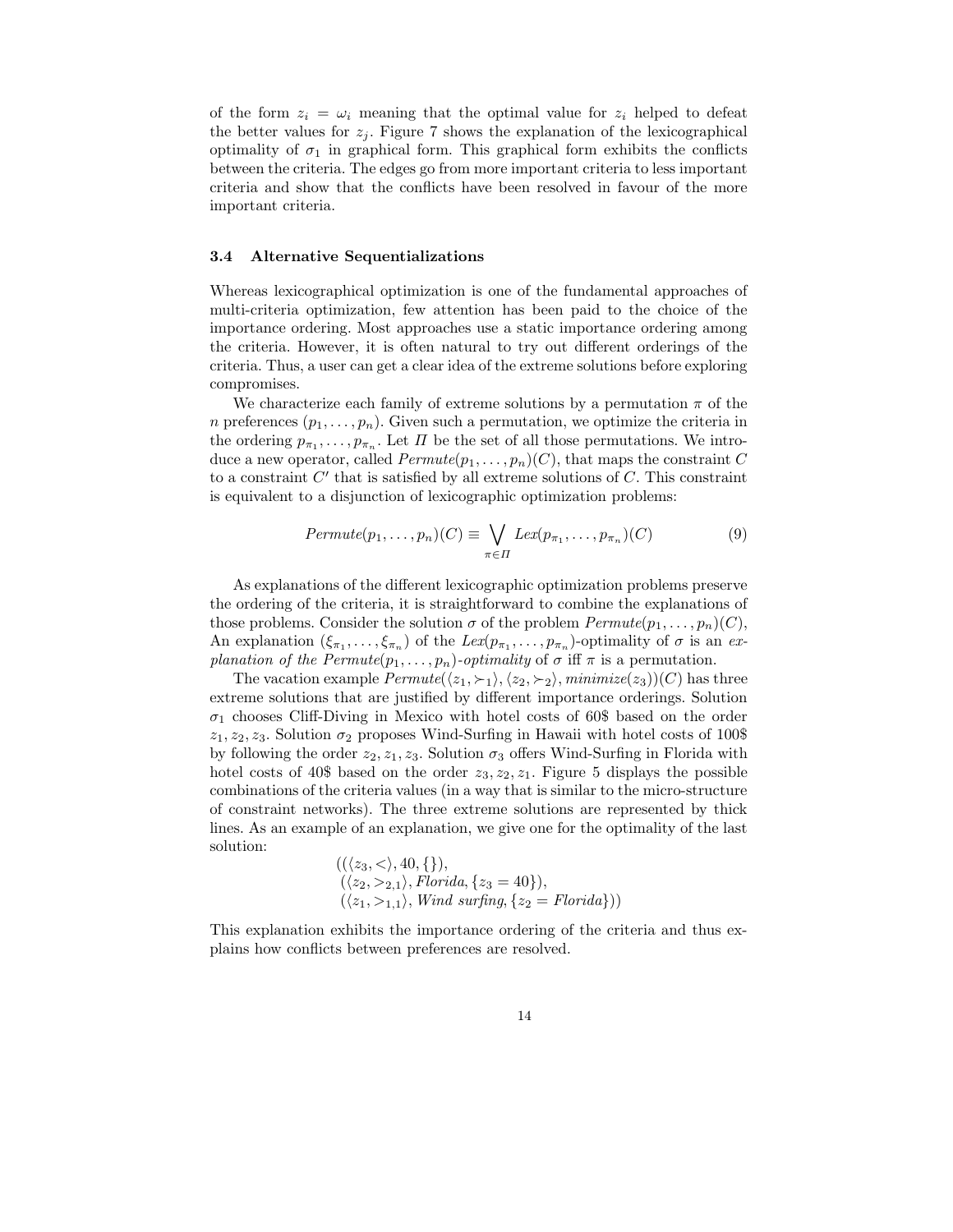

Fig. 5. Combinations of criteria.

Fig. 6. Trade-off between  $z_1$  and  $z_2$ .

## 3.5 Importance Preferences

Thanks to the explanations, the user can inspect the conflicts between criteria and the way they have been resolved. If the user is not satisfied with such a conflict resolution, she can change it by reordering the criteria. For example, suppose that the user is not satisfied with a vacation package of a high price. The user now learns that this high price is caused by a very good quality rating, which was chosen to be more important. The user wants to give price minimization a higher importance than quality maximization and thus expresses an importance ordering between the price criterion  $z_3$  and the quality criterion  $z_4$ . We formalize this importance ordering in terms of a strict partial order  $I \subseteq \mathcal{Z} \times \mathcal{Z}$  on the criteria set  $\mathcal{Z} := \{z_1, \ldots, z_n\}$ . In our example, we have

$$
I := \{(z_3, z_4)\}\tag{10}
$$

We now use this importance ordering to restrict the set of extreme solutions. We consider only those permutations  $\pi$  of the preferences  $p_1, \ldots, p_n$  that respect the importance ordering. More important criteria need to be ranked first. Hence, the permutation  $\pi$  respects the importance ordering I iff the following property holds for all  $i, j$ :

$$
(z_{\pi_i}, z_{\pi_j}) \in I \text{ implies } i < j \tag{11}
$$

Let  $\Pi(I)$  be the set of all permutations  $\pi$  that respect I. Furthermore, we introduce a variant of the permute-operator  $Permute(p_1, \ldots, p_n : I)(C)$  that is restricted to those extreme solutions that are obtained by the permutations in  $\Pi(I)$ :

$$
Permute(p_1,\ldots,p_n: I)(C) \equiv \bigvee_{\pi \in \Pi(I)} Lex(p_{\pi_1},\ldots,p_{\pi_n})(C) \tag{12}
$$

Preferences between criteria may eliminate extreme solutions, but do not add new ones:

$$
I \subseteq I^* \text{ implies } Permute(p_1, \ldots, p_n : I^*)(C) \Rightarrow Permute(p_1, \ldots, p_n : I)(C) \tag{13}
$$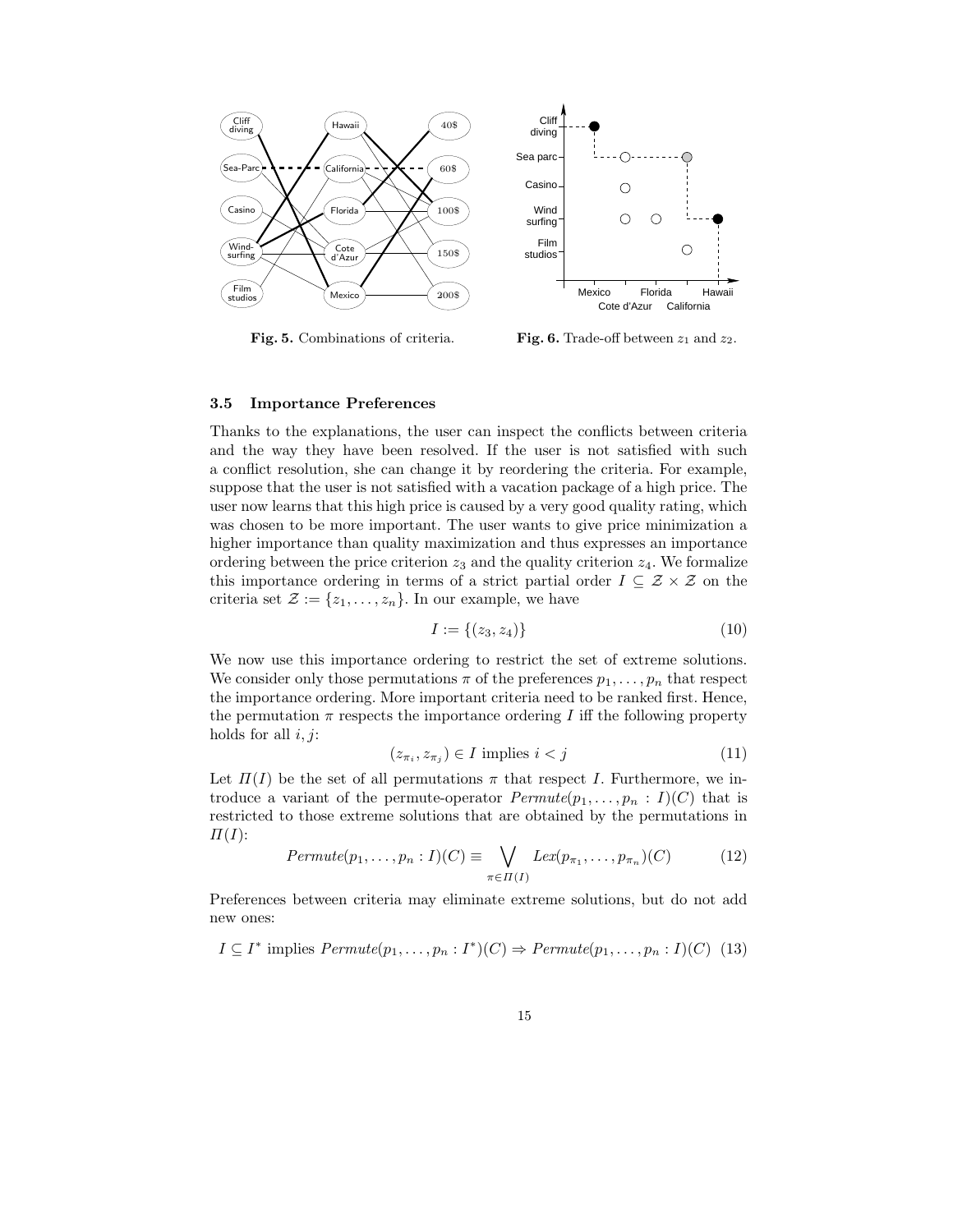



Fig. 7. Explanation of lexicographic optimality of  $\sigma_1$ .

Fig. 8. Explanation of lexicographic optimality of  $\sigma_2$ .

The importance ordering I also impacts explanations. Consider the solution  $\sigma$ of the problem  $Permute(p_1, \ldots, p_n: I)(C)$ , An explanation  $(\xi_{\pi_1}, \ldots, \xi_{\pi_n})$  of the  $Lex(p_{\pi_1}, \ldots, p_{\pi_n})$ -optimality of  $\sigma$  is an explanation of the Permute $(p_1, \ldots, p_n)$ : I)-optimality of  $\sigma$  iff  $\pi$  is a permutation in  $\Pi(I)$ .

We now discuss the effect of importance preferences on the vacation example. Suppose that solution  $\sigma_3$  has been submitted to the user. This solution proposes Wind-surfing in Florida with hotel costs of 40\$ based on the ordering  $z_3, z_2, z_1$ . The user criticizes this explanation by stating that the choice of the vacation activity and the vacation region is more important than the price. The importance preferences  $I_1 := \{(z_1, z_2), (z_1, z_3)\}\$ are added to the preference model. As the order  $z_3, z_2, z_1$  does not respect these importance preferences, solution  $\sigma_3$  is no longer proposed. Solutions  $\sigma_1$  and  $\sigma_2$  still have valid importance orderings. Figures 7 and 8 give explanations of optimality of these solutions of the problem  $Permute(\langle z_1, \succ_1 \rangle, \langle z_2, \succ_2 \rangle, \text{minimize}(z_3) : I_1(C).$ 

# 3.6 Trade-offs and Preference Limits

Extreme solutions are resolving conflicts between preferences completely in favour of the more important criteria. If two criteria  $z_1$  and  $z_2$  are in conflict, then  $z_1$  gets its best value, while  $z_2$  is completely penalized. Changing the order completely turns the balance around and the conflict is decided in favour of  $z_2$ while penalizing  $z_1$ . However, it is also possible to use compromises and to trade a small improvement for  $z_2$  against a small penalization of  $z_1$  without changing the order of the criteria. Pareto-optimality captures all the possible trade-offs.

The notion of Pareto-optimality does not impose any importance ordering on the criteria. It extends the partial ordering on the different criteria to a partial ordering on the complete criteria space without making any particular assumption. An assignment  $\sigma^*$  Pareto-dominates another assignment  $\sigma$  iff 1..  $\sigma^*$ and  $\sigma$  differ on at least one criterion  $z_k$  (i.e.  $z_k(\sigma^*) \neq z_k(\sigma)$ ) and 2.  $\sigma^*$  is strictly better than  $\sigma$  on all criteria on which they differ (i.e.  $z_i(\sigma^*) \neq z_i(\sigma)$  implies  $z_k(\sigma^*) \succ_k z_k(\sigma)$ . An equivalence definition consists in saying that  $\sigma^*$  dominates σ iff σ<sup>\*</sup> is at least as as good as σ on all criteria (i.e.  $z_k(\sigma^*) \succeq_k z_k(\sigma)$ ) and there is at least one criterion where  $\sigma^*$  is strictly better than  $\sigma$  (i.e.  $z_k(\sigma^*) \succ_k z_k(\sigma)$ ). Pareto-dominance defines a strict partial order on the criteria space.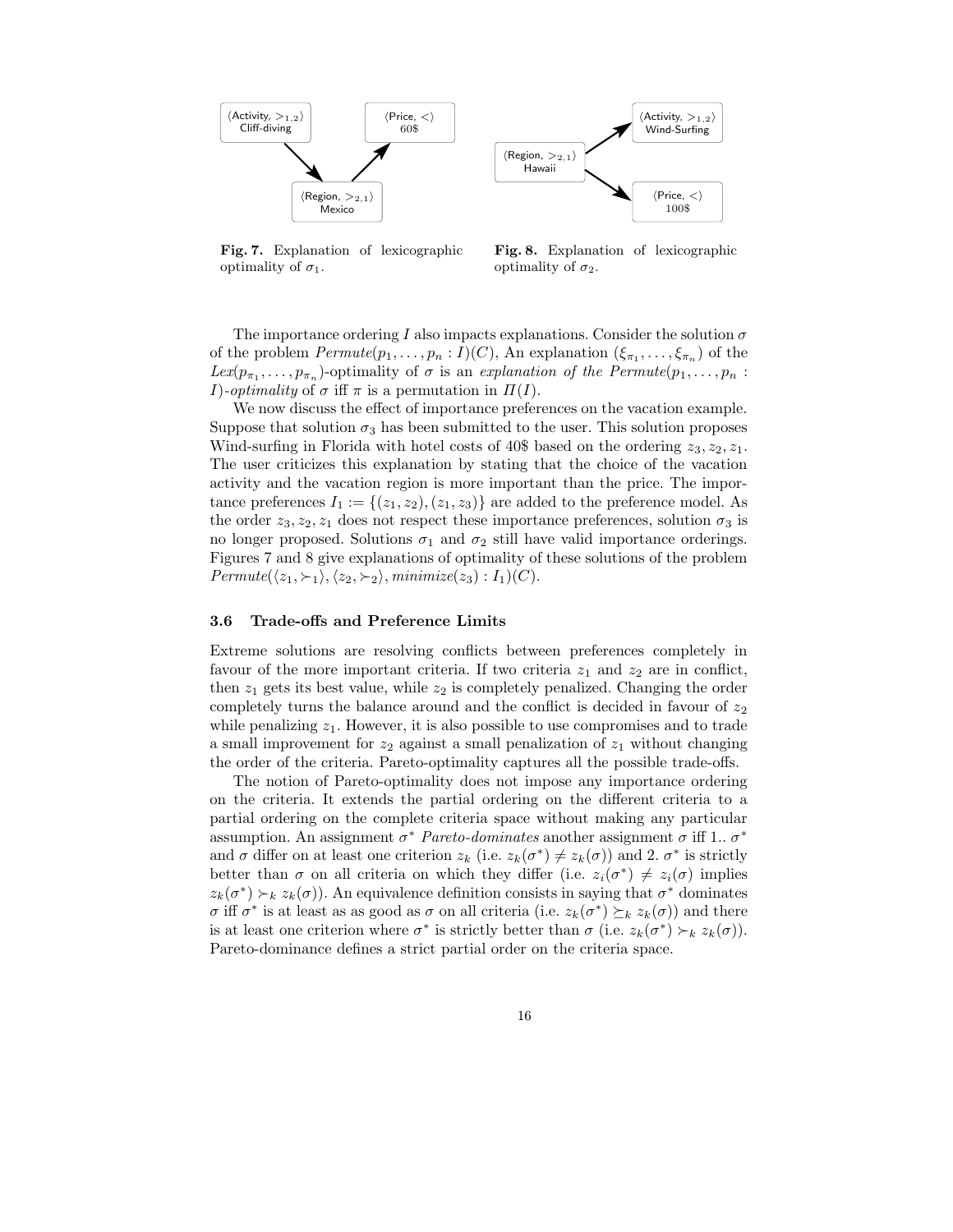A solution  $\sigma$  of C is a *Pareto-optimal solution* of C iff there is no other solution  $σ^*$  that Pareto-dominates  $σ$ . We introduce an operator  $Pareto(p_1, \ldots, p_n)$  that maps a constraint  $C$  to a new constraint  $C'$  that is only satisfied by the Paretooptimal solutions of C. Non-Pareto-optimal solutions clearly are not desirable since there are solutions that are better on one or more criteria while keeping the other criteria unchanged.

Figure 5 shows a Pareto-optimal solution for the vacation example which is not an extreme solution. This solution, which we name  $\sigma_4$ , proposes Sea-parc visits in California with Hotel costs of 60\$. Hence,  $\sigma_4$  does not choose the best value for any criteria, but it is Pareto-optimal since we cannot improve any criterion without getting a worse value for another criterion. Figure 6 shows the trade-off between the vacation activity  $z_1$  and the vacation region  $z_2$ . The solution  $\sigma_4$  is situated between the two extreme solutions  $\sigma_1$  and  $\sigma_2$ .

As for lexicographical optimization, we can linearize the partially ordered preferences and transform a Pareto-optimization problem into a disjunction of Pareto-optimization problems with totally ordered preferences:

$$
Pareto(p_1,\ldots,p_n)(C) \equiv \bigvee_{(q_1,\ldots,q_n)\in\tau(p_1,\ldots,p_n)} Pareto(q_1,\ldots,q_n)(C) \tag{14}
$$

However, there is no direct way to transform a Pareto-optimization problem into a solved form even if it is based on total orders. One approach to solve those problems consist in generalizing optimization methods such as Branchand-Bound search to a partial order. The approach is pursued in [5]. Branchand-bound search for a partial order needs to maintain a whole Pareto-optimal frontier which might become rather inefficient. More importantly, this method does not produce explanations of optimality that exhibit the trade-offs between criteria. For this reason, we do not follow this approach, but seek ways to solve Pareto-optimization problems by alternative sequences of classical optimization steps. We observe that all extreme solutions are Pareto-optimal (see [6]):

$$
Permute(p_1, \ldots, p_n)(C) \Rightarrow Pareto(p_1, \ldots, p_n)(C) \tag{15}
$$

Hence, we can start with extreme solutions when determining Pareto-optimal solutions. An extreme solution is entirely characterized by an ordering of the criteria (and of the user preferences). However, these orderings do not characterize those compromises between two conflicting criteria where none of the two criteria gets its best value. We need to insert additional steps into the sequence of optimization problems. An extreme solution is always in favour for the most important criterion and completely penalizes the less important ones. For example, consider two conflicting preferences  $\langle z_1, \succ_1 \rangle$  and  $\langle z_2, \succ_2 \rangle$ . Let  $\sigma$  be the extreme solution for the ordering  $z_1, z_2$ . The criterion  $z_1$  gets its best feasible value, namely  $z_1(\sigma)$ , whereas  $z_2$  is penalized and gets the value  $z_2(\sigma)$ . If we want to obtain a better value for the less important criterion  $z_2$ , then we need to limit its penalization before optimizing the more important criterion  $z<sub>1</sub>$ . For this purpose, we add the constraint  $z_2 \succ z_2(\sigma)$  before optimizing  $z_1$ . If this constraint is satisfiable, then the optimization of  $z_1$  will produce the best solution for  $z_1$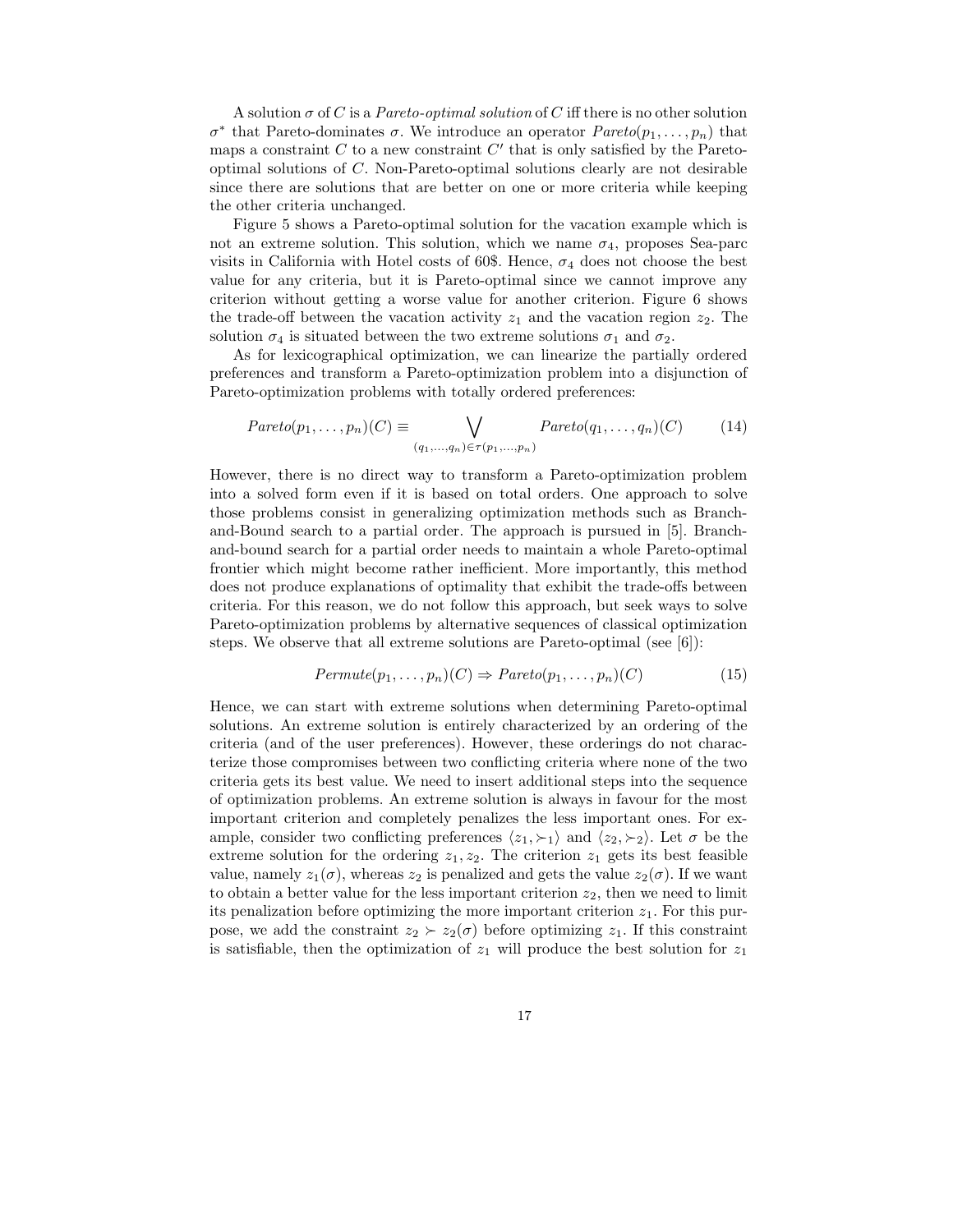under the constraint  $z_2 \succ z_2(\sigma)$ . If such a penalization limit is infeasible, then it should be retracted. To achieve this, we represent penalization limits of the form  $z_2 \succ z_2(\sigma)$  as wishes.

We introduce a wish for each criterion and for each possible value of this criterion:

$$
limits(\langle z_i, \succ_i \rangle) := \langle wish(z_i \succeq_i \omega_1), \dots, wish(z_i \succeq_i \omega_n) \rangle \tag{16}
$$

Furthermore, we consider the set  $I$  of importance preferences stating that wishes for worse outcomes precede wishes for better outcomes:

$$
I := \{(\text{wish}(z_i \succeq_i \omega), \text{wish}(z_i \succeq_i \omega^*)) \mid \omega^* \succ \omega, i = 1, \dots, n\}
$$
(17)

It is a common modelling technique in Operations Research to transform an integer variable into a set of binary variables. Hence, our transformation has nothing unusual except that it applies to the criteria and not to the decision variables. The Pareto-optimal solutions of the original model then correspond exactly to the extreme solutions of the binary model (cf. theorem 1 in [6]):

$$
Pareto(p_1, \ldots, p_n)(C) \equiv Permute(limits(p_1), \ldots, limits(p_n) : I)(C) \qquad (18)
$$

This correspondence allows us to transform Pareto-optimal solutions into a solved form and to define explanations of optimality.

Interestingly, the original optimization steps of the form  $Max(\langle z_i \rangle_i)(C')$ have disappeared in this new characterization. If the result of this optimization if  $\omega'$ , then this step corresponds to the last successful wish on  $z_i$ , namely  $Max(wish(z_i \succeq_i \omega'))(C')$ . Each Pareto-optimal solution is thus characterized by a sequence of wishes and there are multiple wishes for the same criterion  $z_i$ . There are logical dependencies between wishes that allow us to speed up the solving process and to simplify the explanations. If  $\text{wish}(z_i \succeq_i \omega)$  fails, then all wishes  $\text{wish}(z_i \succeq_i \omega')$  for better outcomes  $\omega' \succ \omega$  will also fail. Furthermore, if  $wish(z_i \succeq_i \omega)$  succeeds and is directly preceded by a wish for the same criterion then it subsumes this previous wish and the previous wish can be removed from explanations of optimality.

Explanations of Pareto-optimality are thus obtained by determining subsequences of explanations for lexicographical optimality of the binary preference model. Let  $\sigma$  be a Pareto-optimal solution of  $Pareto(p_1, \ldots, p_n)(C)$ . Then  $\sigma$  is an extreme solution of  $Permutel limits(p_1), \ldots, limits(p_n) : I)(C)$  and there exists an explanation  $(\xi_1, \ldots, \xi_m)$  of optimality of this extreme solution. Let  $\xi_j$  be  $(\langle wish(z_j' \succeq \omega_j'), \rangle, v_j, X_j)$ . We say that  $\xi_j$  is relevant iff the wish is successful (i.e.  $v_j = 1$ ) and the next triple concerns a different criterion (i.e.  $z'_{j+1} \neq z'_j$ ). An explanation of Pareto-optimality of  $\sigma$  is the sequence  $(\xi_{j_1}, \ldots, \xi_{j_k})$  of the relevant triples from  $(\xi_1, \ldots, \xi_n)$  in the original order, i.e.  $j_1 < j_2 < \ldots < j_k$ . These explanations can still contain multiple wishes for the same criterion. The last wish for the criterion in an explanation determines the value of the criterion. The other wishes limit the penalization of the criterion before optimizing other criteria. Hence, the explanation highlights the critical choices that need to be made in order to obtain the Pareto-optimal solution  $\sigma$ .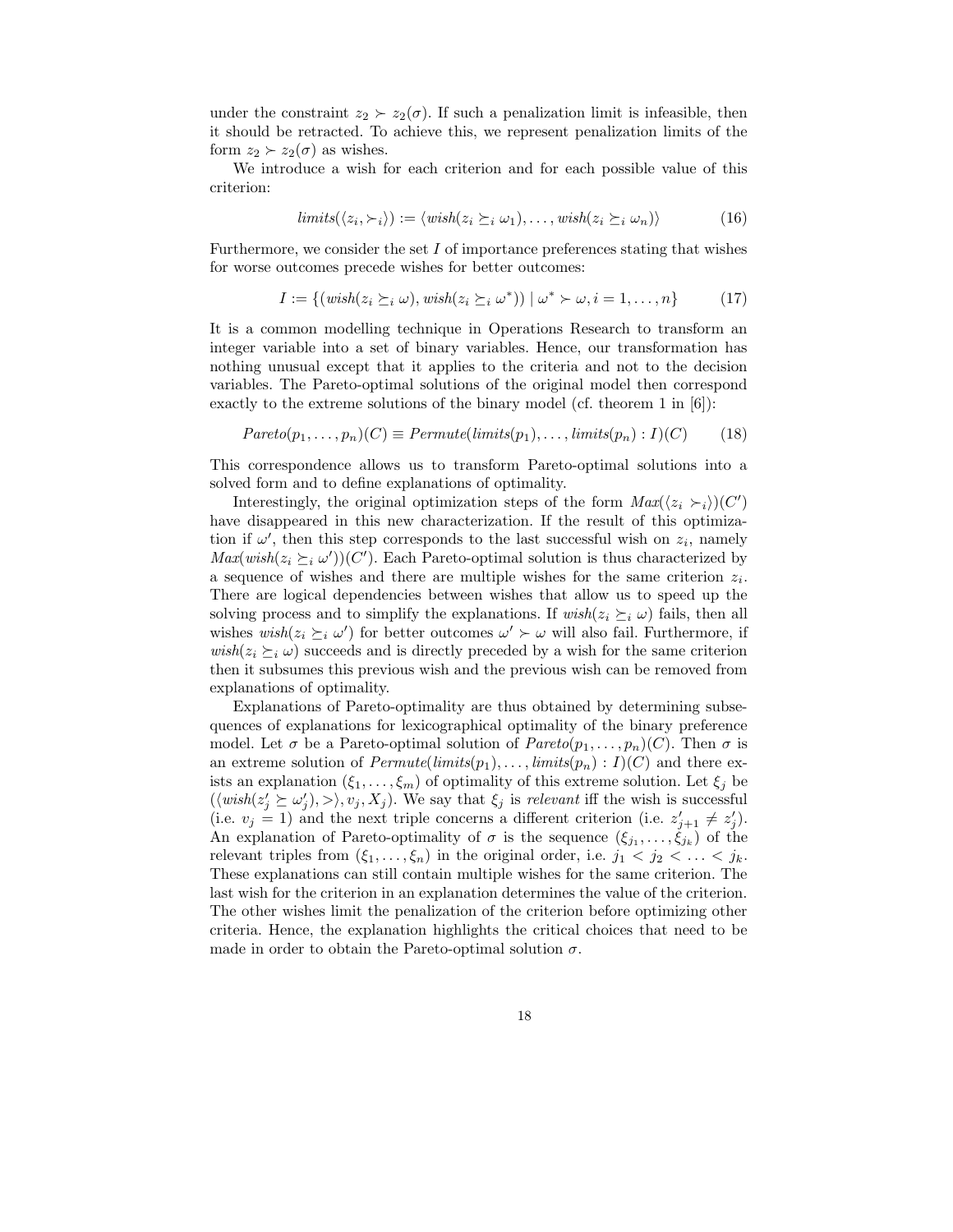The solving algorithms for Pareto-optimal solutions in [6] is based in wishes and is easily able to provide these explanations of optimality. The explanations can also be obtained for Wassenhove and Gelders' algorithm for bicriterion optimization [10].

We give an explanation for the Pareto-optimal solutions  $\sigma_1$  and  $\sigma_4$  of the vacation example. The explanation for  $\sigma_1$  consists of one wish for each criterion. Each of these wishes assigns the optimal value.

$$
((wish(z_1 \succeq_1 Clift \;diving), 1, \{\}),(wish(z_2 \succeq_2 Mexico), 1, \{z_1 \succeq_1 Clift \;diving\}),(wish(z_3 \le 60), 1, \{z_2 \succeq_2 Mexico\}))
$$

When this explanation is presented to the user, she might criticize it by saying that the vacation region has been penalized too much by its defeater, which is the wish  $w_1 := wish(z_1 \succeq_1 Cliffdiving)$ . The user therefore adds a wish  $w_2 := wish(z_2 \succeq_2 Cote\ d'Azur)$  to limit this penalization. This wish needs to get higher importance than  $w_1$  to be effective in all cases. The user therefore adds the importance statement  $(w_2, w_1)$  as well. This leads to a new solution, namely  $\sigma_4$  and the following explanation:

$$
((wish(z_2 \succeq_2 Cote d'Azur), 1, \{\}),
$$
  
\n
$$
(wish(z_1 \succeq_1 Sea Parc), 1, \{z_2 \succeq_2 Cote d'Azur\}),
$$
  
\n
$$
(wish(z_2 \succeq_2 California), 1, \{z_1 \succeq_1 Sea Parc\}),
$$
  
\n
$$
(wish(z_3 \le 60), 1, \{z_2 \succeq_2 California\}))
$$

Explanations for Pareto-optimal, which consist of sequences of successful wishes, thus offer new ways to the user to explore the space of Pareto-optimal solutions.

# 4 Conclusion

We have shown that combinatorial optimization can directly use the original user preferences even if those preferences are incomplete. The solving process considers different ways to complete these preferences and optimizes a single criterion at a time, while exploring different importance orderings of the criteria. In doing so, the whole optimization process does not only result into an optimal solution, but also produces an explanation of optimality of the solution. Such an explanation indicates the conflicts between preferences and shows how they have been resolved. The user can examine this explanation and either accept the solution or refine the preference model. The refined preferences will eliminate the given explanation. If the solution has no further justification, the problem solver will thus produce another solution and the procedure is repeated.

As explanations are comprehensive and are formulated in the same "language" as the optimization problem, the user can react to all elements of the explanation and change the problem statement. For example, the user can relax constraints, refine preferences, add importance statements between preferences, or limit the penalization of the less important criteria. Thanks to the explanations, the problem solver behaviour becomes completely transparent to the user